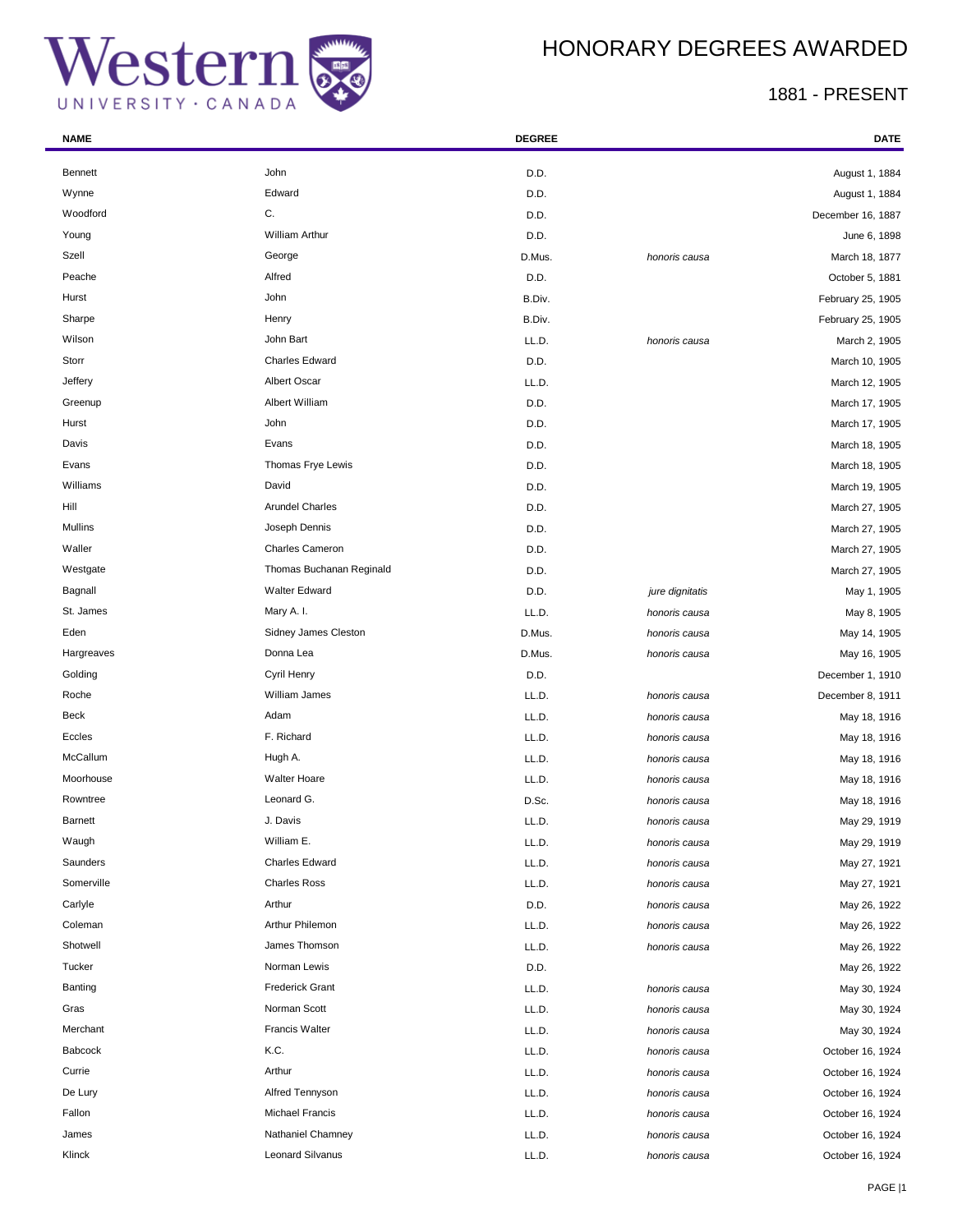÷

## HONORARY DEGREES AWARDED

| <b>NAME</b>   |                               | <b>DEGREE</b> |                 | <b>DATE</b>        |
|---------------|-------------------------------|---------------|-----------------|--------------------|
| Laing         | Gordon J.                     | LL.D.         | honoris causa   | October 16, 1924   |
| MacKenzie     | A. Stanley                    | LL.D.         | honoris causa   | October 16, 1924   |
| Whidden       | <b>Howard Primrose</b>        | LL.D.         | honoris causa   | October 16, 1924   |
| Williams      | David                         | LL.D.         | honoris causa   | October 16, 1924   |
| Skelton       | Oscar Douglas                 | LL.D.         | honoris causa   | May 29, 1925       |
| Cockshutt     | Henry                         | LL.D.         | honoris causa   | May 28, 1926       |
| Dearness      | John                          | LL.D.         | honoris causa   | May 28, 1926       |
| Veit          | <b>Frederick Martin</b>       | D.D.          |                 | May 28, 1926       |
| Coyne         | James Henry                   | LL.D.         | honoris causa   | May 27, 1927       |
| Ross          | William Duncan                | LL.D.         | honoris causa   | May 27, 1927       |
| Harcourt      | Robert                        | D.Sc.         | honoris causa   | June 1, 1928       |
| MacLean       | John Bayne                    | LL.D.         | honoris causa   | June 1, 1928       |
| <b>Baker</b>  | Ray Palmer                    | LL.D.         | honoris causa   | October 19, 1928   |
| Fraser        | Donald Blair                  | LL.D.         | honoris causa   | October 19, 1928   |
| McKibbin      | <b>Paul Stilwell</b>          | LL.D.         | honoris causa   | October 19, 1928   |
| Williams      | Hadley                        | LL.D.         | honoris causa   | October 19, 1928   |
| Johnson       | Edward                        | LL.D.         | honoris causa   | May 31, 1929       |
| Sage          | George Bloomfield             | LL.D.         | honoris causa   | May 31, 1929       |
| Hill          | <b>Hibbert Winslow</b>        | LL.D.         | honoris causa   | May 30, 1930       |
| O'Connor      | Denis Peterborough            | LL.D.         | honoris causa   | May 30, 1930       |
| Redman        | Lawrence Vincent              | LL.D.         | honoris causa   | May 30, 1930       |
| Cody          | Henry John                    | LL.D.         | honoris causa   | May 29, 1931       |
| Fyfe          | William Hamilton              | LL.D.         | honoris causa   | May 29, 1931       |
| Gartshore     | <b>William Moir</b>           | LL.D.         | honoris causa   | May 29, 1931       |
| MacGregor     | John Alexander                | LL.D.         | honoris causa   | May 29, 1931       |
| Ferguson      | George Howard                 | LL.D.         | honoris causa   | September 25, 1931 |
| <b>Bishop</b> | William Warner                | LL.D.         | honoris causa   | October 28, 1932   |
| Bowman        | James Henry                   | LL.D.         | honoris causa   | October 28, 1932   |
| Tory          | Henry Marshall                | LL.D.         | honoris causa   | October 28, 1932   |
| Armitage      | <b>William Leslie</b>         | D.D.          | jure dignitatis | May 5, 1933        |
| <b>Bruce</b>  | Herbert Alexander             | LL.D.         | honoris causa   | June 7, 1933       |
| Clark         | William Henry                 | LL.D.         | honoris causa   | October 27, 1933   |
| Kidd          | John Thomas                   | LL.D.         | honoris causa   | October 27, 1933   |
| Rogers        | George Franklin               | LL.D.         | honoris causa   | October 27, 1933   |
| Seager        | Charles Allen                 | LL.D.         | honoris causa   | October 27, 1933   |
| Crawford      | <b>Edmund Walker</b>          | D.D.          |                 | May 25, 1934       |
| Doherty       | William James                 | D.D.          |                 | May 25, 1934       |
| Waller        | <b>Edward Harry Mansfield</b> | D.D.          |                 | May 25, 1934       |
| White         | <b>William Charles</b>        | D.D.          |                 | May 25, 1934       |
| Wood          | Louis George                  | D.D.          |                 | May 25, 1934       |
| Hunter        | John Bruce                    | LL.D.         | honoris causa   | June 6, 1934       |
| Locke         | George Herbert                | LL.D.         | honoris causa   | October 26, 1934   |
| MacBeth       | Talbot                        | LL.D.         | honoris causa   | October 26, 1934   |
| Morton        | Joy                           | LL.D.         | honoris causa   | October 26, 1934   |
| Jeakins       | Charles Edward                | D.D.          |                 | May 31, 1935       |
| Locke         | George Herbert                | LL.D.         | honoris causa   | June 5, 1935       |
| Reble         | Johann Hinrich                | D.D.          |                 | June 5, 1935       |
| Sullivan      | John Francis                  | LL.D.         | honoris causa   | June 5, 1935       |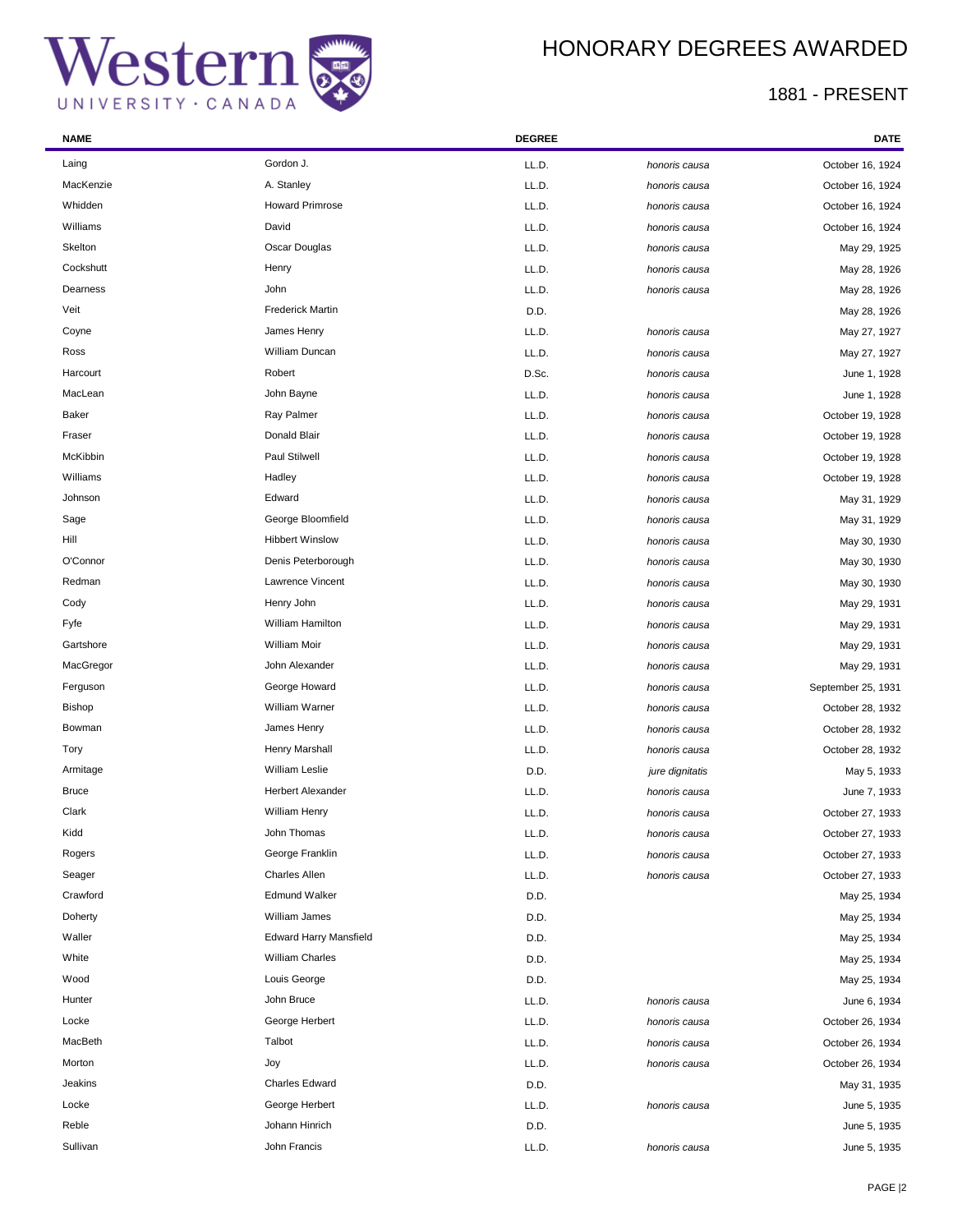



| <b>NAME</b>    |                              | <b>DEGREE</b> |                 | DATE              |
|----------------|------------------------------|---------------|-----------------|-------------------|
| Zavitz         | <b>Charles Ambrose</b>       | LL.D.         | honoris causa   | June 5, 1935      |
| <b>Beatty</b>  | <b>Edward Wentworth</b>      | LL.D.         | honoris causa   | October 25, 1935  |
| Watson         | Homer Ransford               | LL.D.         | honoris causa   | June 3, 1936      |
| McArthur       | Duncan Arthur                | LL.D.         | honoris causa   | October 23, 1936  |
| McNeill        | William Edward               | LL.D.         | honoris causa   | October 23, 1936  |
| Saunders       | William Edwin                | LL.D.         | honoris causa   | October 23, 1936  |
| <b>Beesley</b> | Claude Allan                 | D.D.          |                 | June 2, 1937      |
| Stamp          | Josiah Charles               | LL.D.         | honoris causa   | June 2, 1937      |
| Bowman         | Isaiah                       | LL.D.         | honoris causa   | October 22, 1937  |
| Tsen           | Philip Lindel                | D.D.          |                 | October 22, 1937  |
| Bate           | Frank                        | D.D.          | honoris causa   | May 25, 1938      |
| Christian      | Henry Asbury                 | LL.D.         | honoris causa   | June 1, 1938      |
| Matthews       | Albert                       | LL.D.         | honoris causa   | June 1, 1938      |
| Carlisle       | Arthur                       | LL.D.         | honoris causa   | October 15, 1938  |
| Seaborn        | Edwin                        | LL.D.         | honoris causa   | October 15, 1938  |
| Tweedsmuir     | John Buchan                  | LL.D.         | honoris causa   | October 15, 1938  |
| Wallace        | <b>Robert Charles</b>        | LL.D.         | honoris causa   | October 15, 1938  |
| Morgan         | Harcourt Alexander           | LL.D.         | honoris causa   | June 7, 1939      |
| Mulock         | William                      | LL.D.         | honoris causa   | June 7, 1939      |
| Schmieder      | John                         | D.D.          |                 | June 7, 1939      |
| Smith          | W. St. Thomas                | LL.D.         | honoris causa   | June 5, 1940      |
| Mitchell       | Samuel Alfred                | LL.D.         | honoris causa   | October 25, 1940  |
| Harding        | Percival Nathaniel           | D.D.          | jure dignitatis | May 30, 1941      |
| McCarthy       | Leighton Goldie              | LL.D.         | honoris causa   | October 24, 1941  |
| Shotwell       | James Thomson                | LL.D.         | honoris causa   | October 24, 1941  |
| Dunlop         | William James                | LL.D.         | honoris causa   | June 4, 1942      |
| Smellie        | Elizabeth Lawrie             | LL.D.         | honoris causa   | June 4, 1942      |
| Althouse       | John George                  | LL.D.         | honoris causa   | October 30, 1942  |
| Litalien       | Epiphane                     | LL.D.         | honoris causa   | October 22, 1943  |
| MacKenzie      | <b>Chalmers Jack</b>         | LL.D.         | honoris causa   | October 22, 1943  |
| Reynolds       | Quentin                      | LL.D.         | honoris causa   | November 26, 1943 |
| Wheable        | Geoffrey Alfred              | LL.D.         | honoris causa   | May 17, 1944      |
| Willison       | Nils                         | D.D.          |                 | May 17, 1944      |
| Brown          | John MacKenzie               | LL.D.         | honoris causa   | October 27, 1944  |
| Tamblyn        | William Ferguson             | D.Litt.       | honoris causa   | October 27, 1944  |
| Bazett         | Henry Cuthbert               | D.Sc.         | honoris causa   | May 23, 1945      |
| Graham         | Duncan Archibald             | D.Sc.         | honoris causa   | May 23, 1945      |
| Wilson         | Thomas Edward                | LL.D.         | honoris causa   | May 23, 1945      |
| O'Neil         | (Archbishop) Alexander Henry | D.D.          | honoris causa   | May 25, 1945      |
| Rogers         | William George               | LL.D.         | honoris causa   | August 29, 1945   |
| Brockington    | Leonard W.                   | LL.D.         | honoris causa   | March 27, 1946    |
| McGuffin       | William Herbert              | LL.D.         | honoris causa   | March 27, 1946    |
| Crerar         | Henry Duncan Graham          | LL.D.         | honoris causa   | May 22, 1946      |
| Luton          | Robert Marsden               | LL.D.         | honoris causa   | May 22, 1946      |
| Stringer       | Arthur John Arbuthnott       | D.Litt.       | honoris causa   | May 22, 1946      |
| Foote          | John Weir                    | LL.D.         | honoris causa   | October 25, 1946  |
| Stevenson      | William John                 | LL.D.         | honoris causa   | October 25, 1946  |
| Lawson         | Ray                          | LL.D.         | honoris causa   | February 28, 1947 |
|                |                              |               |                 |                   |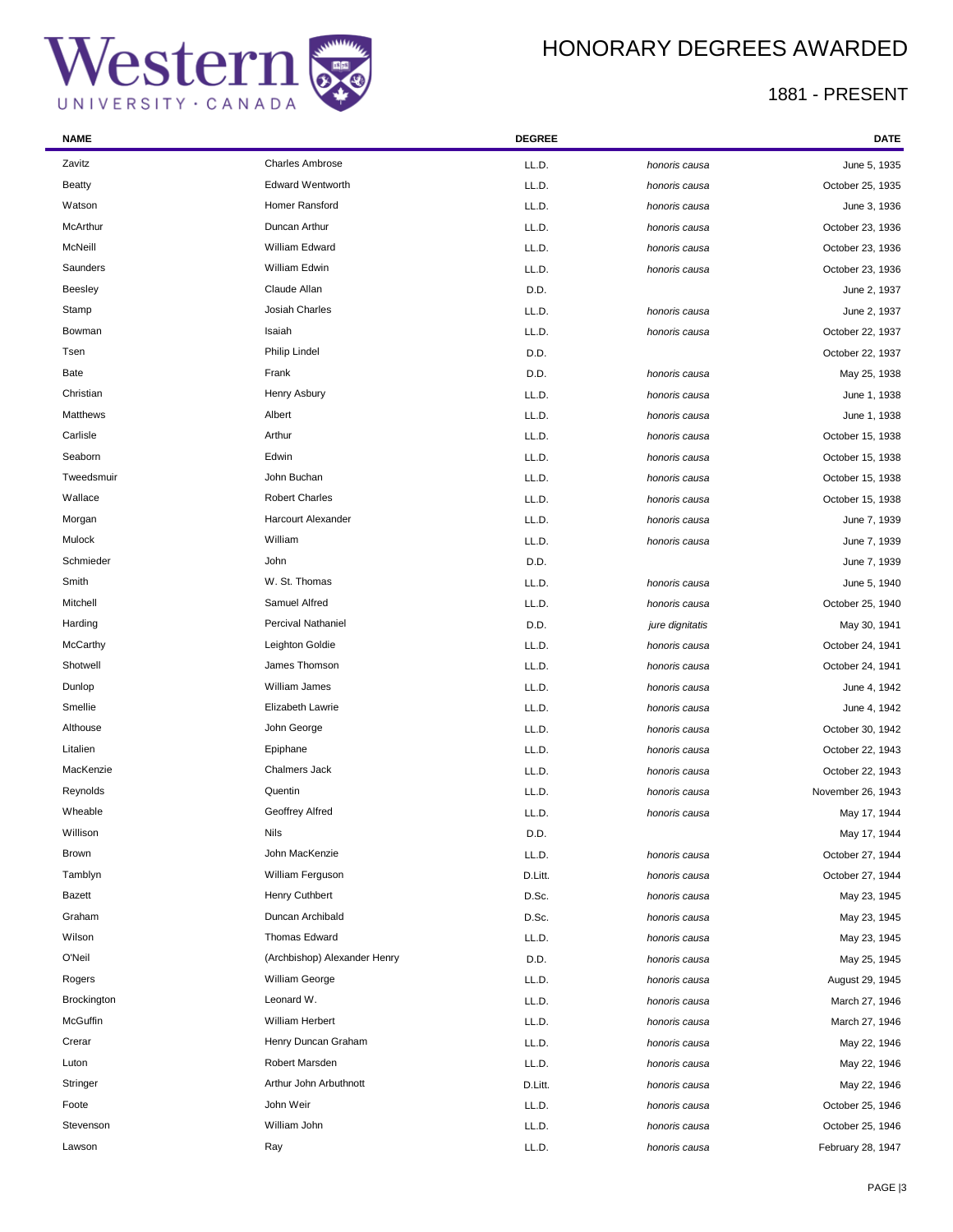

| <b>NAME</b>                     |                                | <b>DEGREE</b> |                 | DATE             |
|---------------------------------|--------------------------------|---------------|-----------------|------------------|
| Drew                            | George Alexander               | LL.D.         | honoris causa   | June 11, 1947    |
| Foulkes                         | Charles                        | LL.D.         | honoris causa   | June 11, 1947    |
| Muckle                          | Joseph Thomas                  | D.Litt.       | honoris causa   | June 11, 1947    |
| Neville                         | Kenneth Percival Rutherford    | D.Litt.       | honoris causa   | June 11, 1947    |
| Crane                           | James Wellington               | LL.D.         | honoris causa   | October 24, 1947 |
| Dale                            | Henry Hallett                  | D.Sc.         | honoris causa   | October 24, 1947 |
| Dunham                          | <b>Bertha Mabel</b>            | D.Litt.       | honoris causa   | October 24, 1947 |
| Slack                           | Albert Josiah                  | LL.D.         | honoris causa   | October 24, 1947 |
| Weed                            | Lewis Hill                     | D.Sc.         | honoris causa   | October 24, 1947 |
| Bell                            | James Stevenson                | LL.D.         | honoris causa   | March 7, 1948    |
| Gilmore                         | Jessie Ann Murdoch             | LL.D.         | honoris causa   | March 7, 1948    |
| Kingston                        | George Frederick               | LL.D.         | honoris causa   | March 7, 1948    |
| MacMahon                        | Harold Edward                  | D.Sc.         | honoris causa   | March 7, 1948    |
| Parry                           | David Hughes                   | LL.D.         | honoris causa   | March 7, 1948    |
| Templin                         | <b>Hugh Charles</b>            | LL.D.         | honoris causa   | May 22, 1948     |
| Cook                            | Henry George                   | D.D.          | honoris causa   | May 28, 1948     |
| Taylor                          | Kenneth Elder                  | D.D.          | honoris causa   | May 28, 1948     |
| Fox                             | William Sherwood               | D.Litt.       | honoris causa   | June 2, 1948     |
| Imrie                           | Cyril Gray                     | D.Sc.         | honoris causa   | June 2, 1948     |
| Monture                         | <b>Gilbert Clarence</b>        | D.Sc.         | honoris causa   | June 2, 1948     |
| Spencer                         | Alexander Charles              | LL.D.         | honoris causa   | June 2, 1948     |
| Wright                          | Cecil Augustus                 | LL.D.         | honoris causa   | June 2, 1948     |
| Yealland                        | Lewis Ralph                    | D.Sc.         | honoris causa   | June 2, 1948     |
| Curtis                          | <b>Wilfred Austin</b>          | LL.D.         | honoris causa   | October 22, 1948 |
| Ramsay                          | George Alexander               | LL.D.         | honoris causa   | October 22, 1948 |
| Tillmann                        | William Joseph                 | LL.D.         | honoris causa   | October 22, 1948 |
| Stratford                       | Reginald K.                    | D.Sc.         | honoris causa   | March 1, 1949    |
| Rutherford                      | <b>Frank Stewart</b>           | LL.D.         | honoris causa   | March 7, 1949    |
| Vandry                          | Ferdinand                      | LL.D.         | honoris causa   | March 7, 1949    |
| Brown                           | <b>Richard Charles</b>         | D.D.          | jure dignitatis | May 27, 1949     |
| Clarke                          | Arthur Lancelot Gordon         | D.D.          |                 | May 27, 1949     |
| Townshend                       | <b>William Alfred</b>          | D.D.          | honoris causa   | May 27, 1949     |
| Westgate                        | Harrison Palmer                | D.D.          | honoris causa   | May 27, 1949     |
| Gurney                          | <b>Edward Holt</b>             | LL.D.         | honoris causa   | June 4, 1949     |
| Reek                            | <b>William Robert</b>          | LL.D.         | honoris causa   | June 4, 1949     |
| Stewart                         | Reginald Drysdale              | D.Mus.        | honoris causa   | June 4, 1949     |
| Thompson                        | Septimus                       | LL.D.         | honoris causa   | June 4, 1949     |
| Penson                          | <b>Lillian Margery</b>         | LL.D.         | honoris causa   | June 23, 1949    |
| The Viscount Alexander of Tunis |                                | LL.D.         | honoris causa   | October 22, 1949 |
| Little                          | Arthur Thomas                  | LL.D.         | honoris causa   | October 31, 1949 |
| Whitteker                       | Charles Hugh                   | D.D.          |                 | January 23, 1950 |
| Zinck                           | <b>Austin Alvin</b>            | D.D.          |                 | January 23, 1950 |
| Crocker                         | John Howard                    | LL.D.         | honoris causa   | March 7, 1950    |
| Fisher                          | John Wiggins                   | LL.D.         | honoris causa   | March 7, 1950    |
| Frost                           | Leslie Miscampbell             | D.C.L.        | honoris causa   | March 7, 1950    |
| Emrich                          | <b>Richard Stanley Merrill</b> | D.D.          | honoris causa   | May 23, 1950     |
| Eaton                           | Flora McCrae                   | LL.D.         | honoris causa   | June 3, 1950     |
| King                            | William Lyon MacKenzie         | LL.D.         | honoris causa   | June 3, 1950     |
|                                 |                                |               |                 |                  |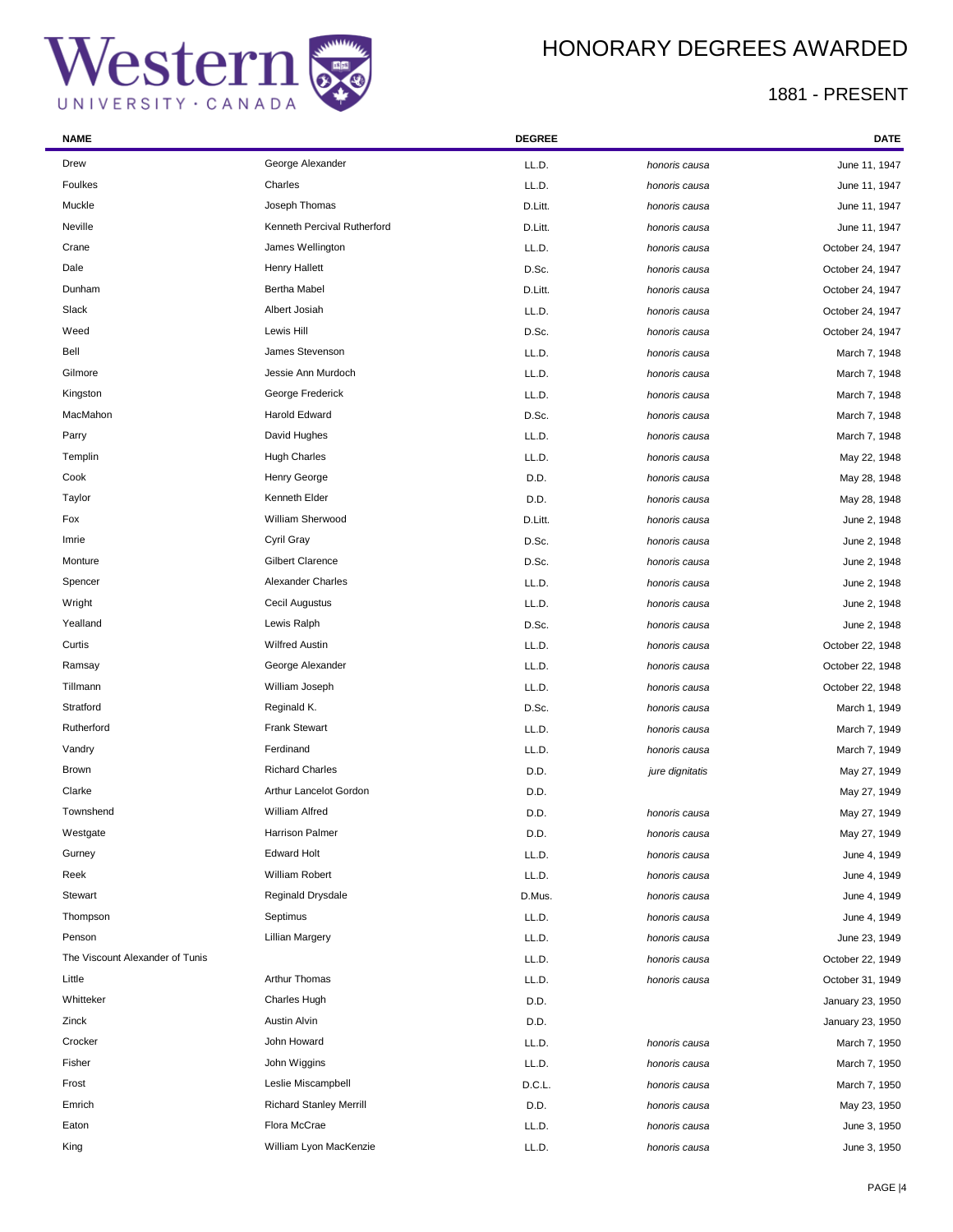÷

## HONORARY DEGREES AWARDED

| <b>NAME</b>       |                          | <b>DEGREE</b> |               | <b>DATE</b>        |
|-------------------|--------------------------|---------------|---------------|--------------------|
| Landon            | Frederick                | D.Litt.       | honoris causa | June 3, 1950       |
| Luxton            | George Nasmith           | LL.D.         | honoris causa | June 3, 1950       |
| <b>Bunche</b>     | Ralph Johnson            | LL.D.         | honoris causa | October 20, 1950   |
| Matthews          | Kate Sotham              | LL.D.         | honoris causa | October 20, 1950   |
| Noonan            | Mary Aileen              | LL.D.         | honoris causa | October 20, 1950   |
| Edwards           | John Worden              | LL.D.         | honoris causa | March 7, 1951      |
| Hamilton          | John Russell             | LL.D.         | honoris causa | March 7, 1951      |
| St. Laurent       | Louis Stephen            | D.C.L.        | honoris causa | March 7, 1951      |
| Cody              | John Christopher         | LL.D.         | honoris causa | June 2, 1951       |
| Cooper            | Kent                     | LL.D.         | honoris causa | June 2, 1951       |
| David             | Donald Kirk              | D.Litt.       | honoris causa | June 2, 1951       |
| Wilson            | John Mitchel Harvey      | LL.D.         | honoris causa | September 19, 1951 |
| Campbell          | Frederick John Henry     | LL.D.         | honoris causa | October 26, 1951   |
| Porter            | Dana Harris              | LL.D.         | honoris causa | October 26, 1951   |
| Walters           | <b>Chester Samuel</b>    | LL.D.         | honoris causa | October 26, 1951   |
| Niebuhr           | Reinhold                 | D.D.          | honoris causa | November 9, 1951   |
| <b>Breithaupt</b> | Louis Orville            | LL.D.         | honoris causa | March 7, 1952      |
| Gordon            | Donald                   | LL.D.         | honoris causa | March 7, 1952      |
| Mather            | William Allan            | LL.D.         | honoris causa | March 7, 1952      |
| Costain           | Thomas Bertram           | D.Litt.       | honoris causa | May 31, 1952       |
| Hale              | George Carleton          | LL.D.         | honoris causa | May 31, 1952       |
| Hooper            | Arthur Garland           | LL.D.         | honoris causa | May 31, 1952       |
| Duff              | Louis Blake              | LL.D.         | honoris causa | October 24, 1952   |
| MacLennan         | Hugh                     | D.Litt.       | honoris causa | October 24, 1952   |
| Wheelton          | Leonard                  | LL.D.         | honoris causa | October 24, 1952   |
| Barfoot           | Archbishop Walter Foster | LL.D.         | honoris causa | March 7, 1953      |
| Logan             | Douglas William          | D.C.L.        | honoris causa | March 7, 1953      |
| Massey            | Vincent                  | D.Litt.       | honoris causa | March 7, 1953      |
| Smith             | Sidney Earle             | LL.D.         | honoris causa | March 7, 1953      |
| Renison           | Robert John              | D.D.          | honoris causa | May 13, 1953       |
| Drury             | <b>Ernest Charles</b>    | LL.D.         | honoris causa | May 30, 1953       |
| Macklin           | <b>Charles Clifford</b>  | D.Sc.         | honoris causa | May 30, 1953       |
| Major             | Herve                    | LL.D.         | honoris causa | May 30, 1953       |
| Dobson            | Perry Silas              | LL.D.         | honoris causa | October 23, 1953   |
| Kingston          | Harold Reynolds          | LL.D.         | honoris causa | October 23, 1953   |
| Lévesque          | Georges Henri            | D.Litt.       | honoris causa | October 23, 1953   |
| Turner            | William Sanford          | LL.D.         | honoris causa | October 23, 1953   |
| Greig             | Douglas Brebner          | LL.D.         | honoris causa | March 8, 1954      |
| <b>Ivey</b>       | <b>Richard Green</b>     | LL.D.         | honoris causa | March 8, 1954      |
| Morrow            | Ellis Henry              | LL.D.         | honoris causa | March 8, 1954      |
| Davis             | Thomas Clayton           | LL.D.         | honoris causa | June 5, 1954       |
| Ferguson          | <b>Wallace Klippert</b>  | D.Litt.       | honoris causa | June 5, 1954       |
| Laird             | Elizabeth Rebecca        | LL.D.         | honoris causa | June 5, 1954       |
| Samuel            | Sigmund                  | LL.D.         | honoris causa | June 5, 1954       |
| Cronmiller        | Carl Raymond             | LL.D.         | honoris causa | October 4, 1954    |
| Irschick          | Léon Eugène Lucien       | D.D.          |               | October 4, 1954    |
| Jacobi            | <b>Albert George</b>     | D.D.          |               | October 4, 1954    |
| Beal              | Herbert Benson           | LL.D.         | honoris causa | October 22, 1954   |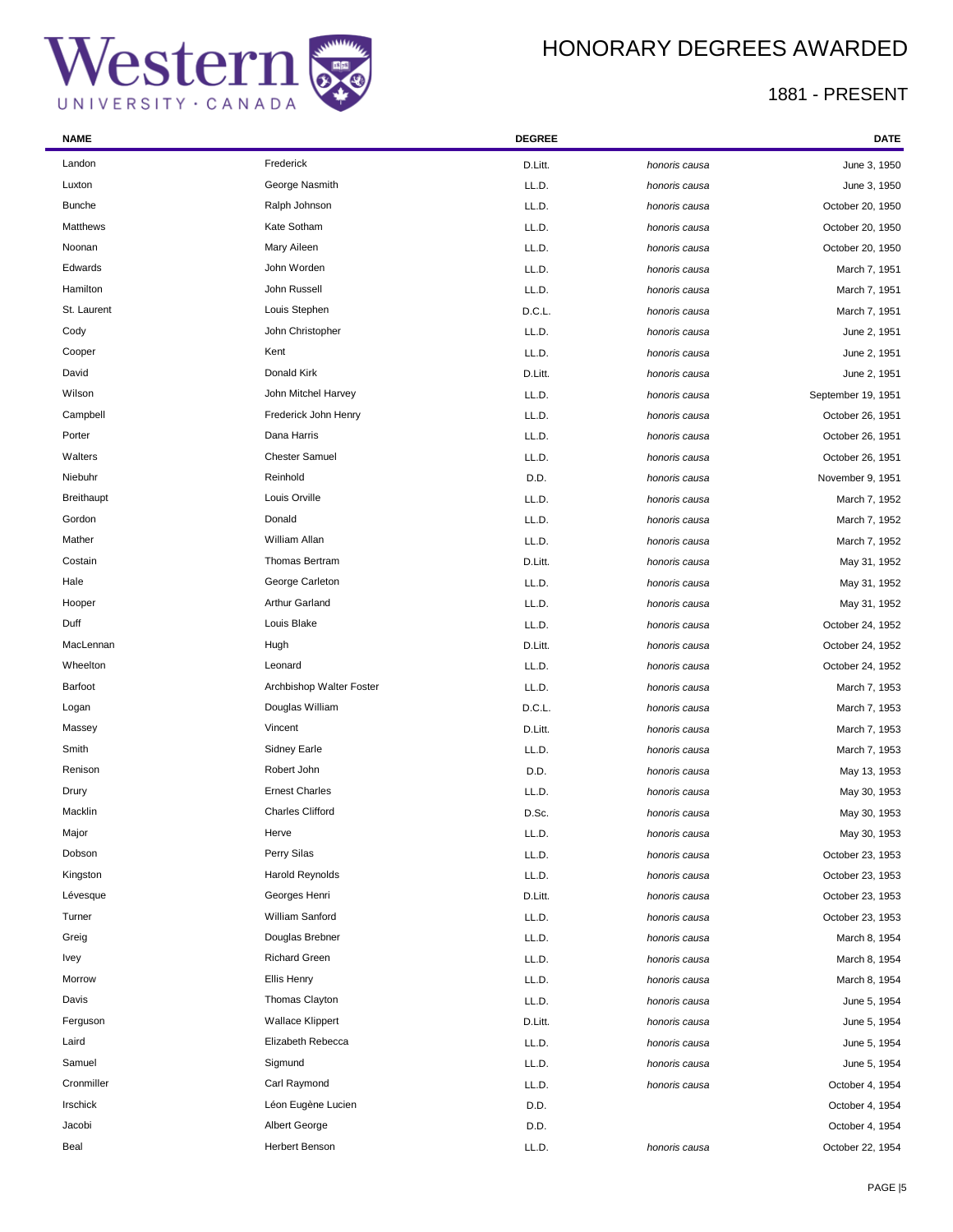### HONORARY DEGREES AWARDED

| <b>NAME</b>                                          |                              | <b>DEGREE</b> |                 | <b>DATE</b>        |
|------------------------------------------------------|------------------------------|---------------|-----------------|--------------------|
| Brown                                                | <b>Walter James</b>          | LL.D.         | honoris causa   | October 22, 1954   |
| Detwiler                                             | John Detweiler               | LL.D.         | honoris causa   | October 22, 1954   |
| Martin                                               | Paul Joseph James            | D.C.L.        | honoris causa   | October 22, 1954   |
| Miller                                               | <b>Frederick Robert</b>      | D.Sc.         | honoris causa   | October 22, 1954   |
| Silverwood                                           | Albert Edward                | LL.D.         | honoris causa   | December 16, 1954  |
| Atkin                                                | Isaac Cubitt Raymond         | LL.D.         | honoris causa   | June 4, 1955       |
| Balfour                                              | Donald Church                | D.Sc.         | honoris causa   | June 4, 1955       |
| <b>Birchard</b>                                      | <b>Eslie Russel</b>          | D.Sc.         | honoris causa   | June 4, 1955       |
| Booth                                                | William Wycliffe             | LL.D.         | honoris causa   | June 4, 1955       |
| Ketchum                                              | Philip Allan Cheyne          | LL.D.         | honoris causa   | June 4, 1955       |
| McDowell                                             | Franklin Edgard Davey        | LL.D.         | honoris causa   | June 4, 1955       |
| Flannery                                             | West Thomas                  | LL.D.         | honoris causa   | September 30, 1955 |
| Hickey, Mother Mary (Mary Anastasia Isabelle Hickey) |                              | LL.D.         | honoris causa   | September 30, 1955 |
| Mahoney                                              | Andrew Parnell               | LL.D.         | honoris causa   | September 30, 1955 |
| Pocock                                               | <b>Philip Francis</b>        | LL.D.         | honoris causa   | September 30, 1955 |
| Crouch                                               | <b>Richard Edwin</b>         | LL.D.         | honoris causa   | October 28, 1955   |
| Hughes                                               | Wendell Lochead              | D.Sc.         | honoris causa   | October 28, 1955   |
| Lucas                                                | Alexander Burton             | LL.D.         | honoris causa   | October 28, 1955   |
| Lundy                                                | Ronald Elgie                 | D.D.          |                 | October 28, 1955   |
| McWilliams                                           | <b>Walter Arnold</b>         | LL.D.         | honoris causa   | October 28, 1955   |
| Porter                                               | Watson Herman                | LL.D.         | honoris causa   | October 28, 1955   |
| Woonton                                              | Garnet Alexander             | D.Sc.         | honoris causa   | October 28, 1955   |
| Hardy                                                | Fred Gordon                  | D.D.          | jure dignitatis | December 1, 1955   |
| Mills                                                | John Nixon Hamilton          | D.D.          |                 | December 1, 1955   |
| Trumper                                              | Ashlyn Aitken                | D.D.          |                 | December 1, 1955   |
| Watton                                               | <b>Bishop James Augustus</b> | D.D.          |                 | December 1, 1955   |
| Labine                                               | Gilbert Adalore              | LL.D.         | honoris causa   | May 26, 1956       |
| Moore                                                | Edna Lena                    | LL.D.         | honoris causa   | October 19, 1956   |
| Page                                                 | Irene Viola                  | LL.D.         | honoris causa   | October 19, 1956   |
| Finlay                                               | Terence John                 | D.D.          | honoris causa   | December 4, 1956   |
| Foreman                                              | Clarence Wardlaw             | D.D.          | honoris causa   | December 4, 1956   |
| Niemoeller                                           | Martin                       | D.D.          | honoris causa   | December 4, 1956   |
| Guthrie                                              | William Tyrone               | LL.D.         | honoris causa   | May 25, 1957       |
| Pratt                                                | Edwin John                   | D.Litt.       | honoris causa   | May 25, 1957       |
| Lightbourn                                           | <b>Francis Gwynne</b>        | D.D.          |                 | October 7, 1957    |
| Mess                                                 | Roy Douglas                  | D.D.          |                 | October 7, 1957    |
| Wand                                                 | John William Charles         | D.D.          | honoris causa   | October 7, 1957    |
| Wright                                               | William Lockridge            | D.D.          | honoris causa   | October 7, 1957    |
| Teele                                                | <b>Stanley Ferdinand</b>     | LL.D.         | honoris causa   | October 25, 1957   |
| White                                                | John Rigsby                  | LL.D.         | honoris causa   | October 25, 1957   |
| Buchanan                                             | <b>Edward Victor</b>         | LL.D.         | honoris causa   | May 24, 1958       |
| Ettinger                                             | George Harold                | D.Sc.         | honoris causa   | May 24, 1958       |
| Ashby                                                | Sir Eric                     | D.Litt        | honoris causa   | September 9, 1958  |
| Lockwood                                             | John Francis                 | LL.D.         | honoris causa   | September 9, 1958  |
| Manche                                               | Joseph Anthony               | LL.D.         | honoris causa   | September 9, 1958  |
| Paton                                                | George Whitecross            | LL.D.         | honoris causa   | September 9, 1958  |
| Steacie                                              | Edgar William Richard        | LL.D.         | honoris causa   | October 24, 1958   |
| Wilson                                               | John Tuzo                    | D.Sc.         | honoris causa   | October 24, 1958   |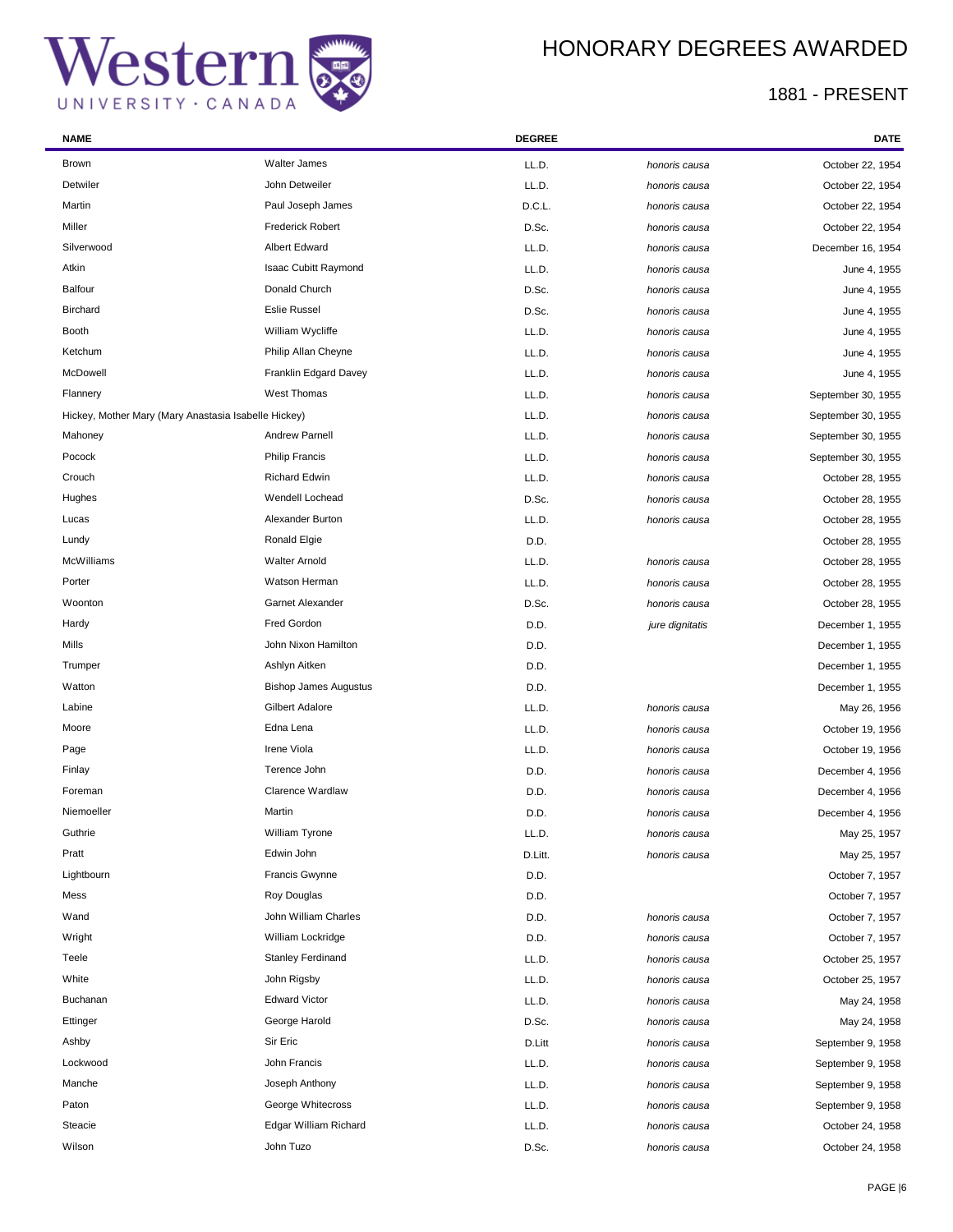

| <b>NAME</b>    |                            | <b>DEGREE</b> |               | <b>DATE</b>      |
|----------------|----------------------------|---------------|---------------|------------------|
| Diefenbaker    | John George                | D.C.L.        | honoris causa | May 30, 1959     |
| Johns          | Walter Hugh                | LL.D.         | honoris causa | May 30, 1959     |
| MacKay         | John Keillor               | LL.D.         | honoris causa | May 30, 1959     |
| MacQueen       | Angus James                | LL.D.         | honoris causa | May 30, 1959     |
| Rendall        | <b>Stanley David</b>       | LL.D.         | honoris causa | May 30, 1959     |
| Robinette      | John Josiah                | D.C.L.        | honoris causa | May 30, 1959     |
| Gaudefroy      | Henri                      | D.Sc.         | honoris causa | October 30, 1959 |
| Hearn          | <b>Richard Lankaster</b>   | LL.D.         | honoris causa | October 30, 1959 |
| Tupper         | Kenneth Franklin           | D.Sc.         | honoris causa | October 30, 1959 |
| Vance          | James Alfred               | LL.D.         | honoris causa | October 30, 1959 |
| Clark          | Gregory                    | LL.D.         | honoris causa | June 4, 1960     |
| Ford           | Arthur Rutherford          | LL.D.         | honoris causa | June 4, 1960     |
| Nimmo          | Alexander                  | LL.D.         | honoris causa | June 4, 1960     |
| Sevigny        | Albert                     | D.C.L.        | honoris causa | June 4, 1960     |
| MacFarlane     | Joseph Arthur              | LL.D.         | honoris causa | October 28, 1960 |
| Morris         | Philip                     | LL.D.         | honoris causa | October 28, 1960 |
| Robarts        | John Parmenter             | LL.D.         | honoris causa | October 28, 1960 |
| Vanier         | Georges Philias            | D.C.L.        | honoris causa | October 28, 1960 |
| Lebel          | Eugene Carlisle            | LL.D.         | honoris causa | May 25, 1961     |
| Niblett        | Josephine Spencer          | LL.D.         | honoris causa | May 26, 1961     |
| Horsey         | John William               | LL.D.         | honoris causa | May 27, 1961     |
| Speakman       | Horace Bradbury            | D.Sc.         | honoris causa | May 27, 1961     |
| Griswold       | <b>Erwin Nathaniel</b>     | D.C.L.        | honoris causa | October 27, 1961 |
| Monteith       | Jay Waldo                  | LL.D.         | honoris causa | October 27, 1961 |
| Papachristidis | Phrixos Basil              | LL.D.         | honoris causa | October 27, 1961 |
| McDowell       | <b>Edith Mary</b>          | LL.D.         | honoris causa | May 24, 1962     |
| O'Neil         | Archbishop Alexander Henry | LL.D.         | honoris causa | May 24, 1962     |
| Bice           | Clare                      | LL.D.         | honoris causa | May 25, 1962     |
| Bladen         | Vincent Wheeler            | LL.D.         | honoris causa | May 25, 1962     |
| Roney          | John Austin                | LL.D.         | honoris causa | May 26, 1962     |
| Stevenson      | Lloyd Grenfell             | D.Litt.       | honoris causa | May 26, 1962     |
| Chalmers       | Floyd Sherman              | LL.D.         | honoris causa | November 2, 1962 |
| Rosser         | <b>Frederick Thomas</b>    | LL.D.         | honoris causa | November 2, 1962 |
| Smith          | Goldwin Albert             | D.Litt.       | honoris causa | November 2, 1962 |
| Dearle         | Raymond Compton            | LL.D.         | honoris causa | May 23, 1963     |
| McCarthy       | Thomas Joseph              | LL.D.         | honoris causa | May 23, 1963     |
| Trueman        | Albert William             | D.Litt.       | honoris causa | May 23, 1963     |
| Dorland        | <b>Arthur Garrat</b>       | LL.D.         | honoris causa | May 24, 1963     |
| Lesage         | Jean                       | D.C.L.        | honoris causa | May 24, 1963     |
| McCutcheon     | Malcolm Wallace            | LL.D.         | honoris causa | May 24, 1963     |
| Gunton         | John Aberdeen              | LL.D.         | honoris causa | May 25, 1963     |
| Morgan         | <b>Russell Hedley</b>      | D.Sc.         | honoris causa | May 25, 1963     |
| Rea            | William Harold             | LL.D.         | honoris causa | May 25, 1963     |
| Kingsmill      | George Frederick           | LL.D.         | honoris causa | November 1, 1963 |
| Rowe           | William Earl               | LL.D.         | honoris causa | May 27, 1964     |
| <b>Dickins</b> | Clennell Haggerston        | LL.D.         | honoris causa | May 28, 1964     |
| Pearson        | <b>Lester Bowles</b>       | LL.D.         | honoris causa | May 29, 1964     |
| Collip         | James Bertram              | D.Sc.         | honoris causa | May 30, 1964     |
|                |                            |               |               |                  |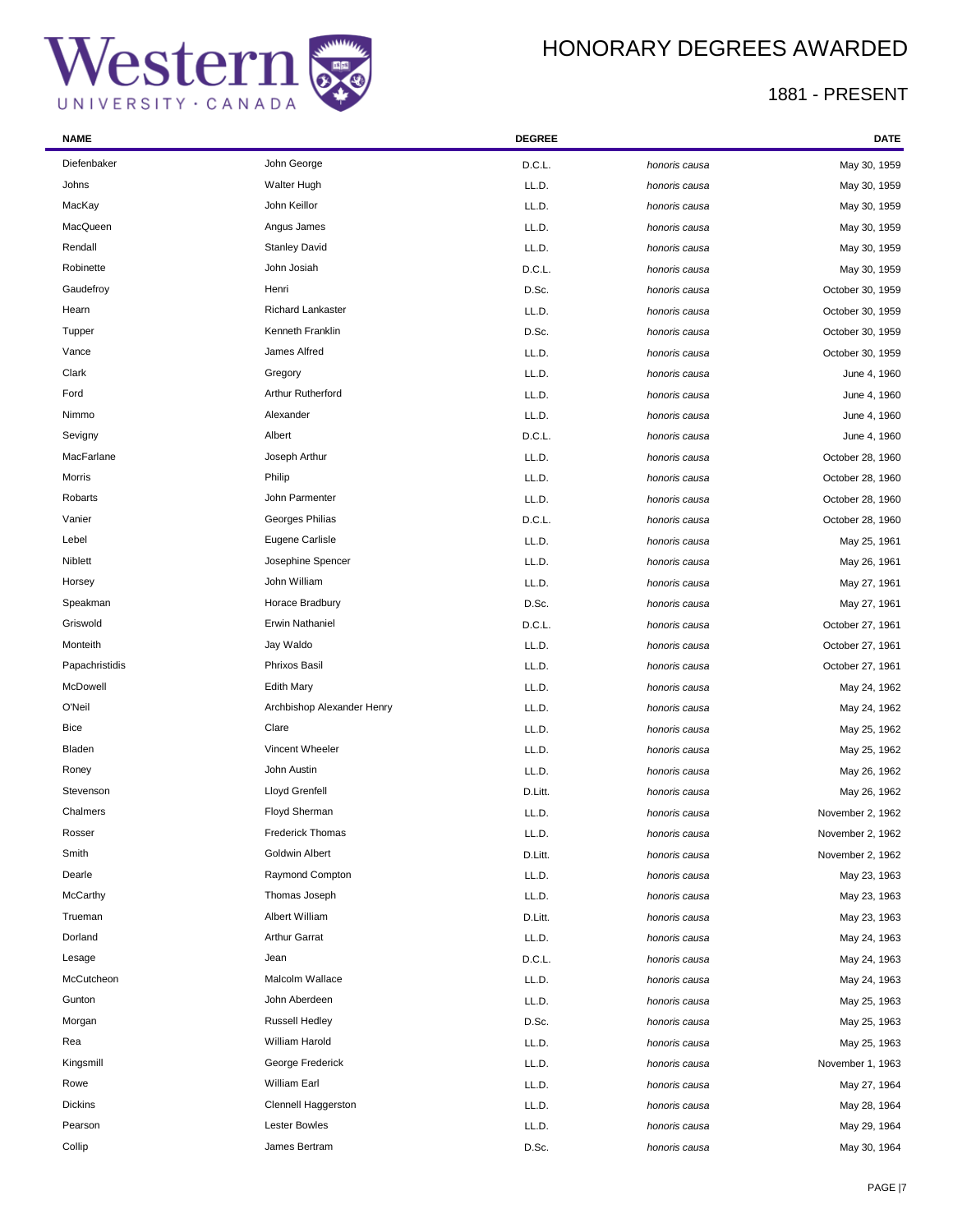# Western CANADA

## HONORARY DEGREES AWARDED

| <b>NAME</b>  |                               | <b>DEGREE</b> |               | DATE              |
|--------------|-------------------------------|---------------|---------------|-------------------|
| Kelly        | <b>Arthur Dill</b>            | LL.D.         | honoris causa | May 30, 1964      |
| Rand         | Ivan Cleveland                | D.C.L.        | honoris causa | May 30, 1964      |
| Lovink       | Antonius Hermanus Johannes    | LL.D.         | honoris causa | October 30, 1964  |
| Allison      | Helen Mildred Blythe          | LL.D.         | honoris causa | June 2, 1965      |
| Jenkin       | <b>Herbert Edward</b>         | LL.D.         | honoris causa | June 2, 1965      |
| Turville     | Ada Dorothy                   | LL.D.         | honoris causa | June 2, 1965      |
| Callaghan    | Morley Edward                 | D.Litt.       | honoris causa | June 3, 1965      |
| Corry        | James Alexander               | D.C.L.        | honoris causa | June 3, 1965      |
| Ford         | <b>Robert Arthur Douglass</b> | D.Litt.       | honoris causa | June 4, 1965      |
| Stiling      | Frank                         | LL.D.         | honoris causa | June 4, 1965      |
| Ham          | Arthur Worth                  | D.Sc.         | honoris causa | June 5, 1965      |
| Savage       | Ella Margaret Strang          | LL.D.         | honoris causa | June 5, 1965      |
| Tew          | William Pelton                | LL.D.         | honoris causa | June 5, 1965      |
| Folts        | Franklin Erton                | LL.D.         | honoris causa | September 3, 1965 |
| Walker       | Ross Graham                   | LL.D.         | honoris causa | September 3, 1965 |
| Allen        | Ray Leroi                     | LL.D.         | honoris causa | October 29, 1965  |
| <b>Burns</b> | James Wendel                  | LL.D.         | honoris causa | October 29, 1965  |
| Davis        | William Grenville             | LL.D.         | honoris causa | October 29, 1965  |
| Carter       | (Cardinal) Gerald Emmett      | LL.D.         | honoris causa | May 25, 1966      |
| Gerin-Lajoie | Paul                          | LL.D.         | honoris causa | May 26, 1966      |
| Parent       | Alphonse-Marie                | LL.D.         | honoris causa | May 27, 1966      |
| Johnston     | <b>William Victor</b>         | LL.D.         | honoris causa | May 28, 1966      |
| Allen        | Ronald Alexander              | LL.D.         | honoris causa | October 21, 1966  |
| Culham       | Gordon Joseph                 | LL.D.         | honoris causa | October 21, 1966  |
| Dymond       | <b>Matthew Bullock</b>        | LL.D.         | honoris causa | October 21, 1966  |
| Eggleston    | Wilfrid                       | LL.D.         | honoris causa | May 30, 1967      |
| Kerr         | <b>Howard Hillen</b>          | LL.D.         | honoris causa | May 31, 1967      |
| McCallum     | Claude Maxwell                | LL.D.         | honoris causa | June 1, 1967      |
| Crump        | Norris Roy                    | LL.D.         | honoris causa | June 2, 1967      |
| Johnson      | Daniel                        | LL.D.         | honoris causa | June 3, 1967      |
| Hare         | <b>Frederick Kenneth</b>      | LL.D.         | honoris causa | May 28, 1968      |
| Hebb         | Donald Olding                 | LL.D.         | honoris causa | May 29, 1968      |
| Churchill    | Edward                        | LL.D.         | honoris causa | May 30, 1968      |
| Charron      | Kenneth Clayton               | LL.D.         | honoris causa | May 31, 1968      |
| Galbraith    | John Kenneth                  | LL.D.         | honoris causa | May 31, 1968      |
| Woodward     | <b>Robert Burns</b>           | D.Sc.         | honoris causa | June 1, 1968      |
| Townshend    | William Alfred                | LL.D.         | honoris causa | June 4, 1968      |
| Ellis        | <b>Roy Gilmore</b>            | LL.D.         | honoris causa | October 25, 1968  |
| Frye         | Herman Northrop               | D.Litt.       | honoris causa | May 27, 1969      |
| Weldon       | Douglas Black                 | LL.D.         | honoris causa | May 27, 1969      |
| Cronyn       | Verschoyle Philip             | LL.D.         | honoris causa | May 28, 1969      |
| Feeney       | Joseph Albert                 | LL.D.         | honoris causa | May 28, 1969      |
| Gascon       | Jean                          | LL.D.         | honoris causa | May 28, 1969      |
| Leggett      | Robert Ferguson               | D.Sc.         | honoris causa | May 29, 1969      |
| Temple       | George                        | LL.D.         | honoris causa | May 29, 1969      |
| Chown        | Henry Bruce                   | LL.D.         | honoris causa | May 31, 1969      |
| MacNaughton  | <b>Charles Steel</b>          | LL.D.         | honoris causa | May 31, 1969      |
| Chambers     | John Richard                  | LL.D.         | honoris causa | October 31, 1969  |
|              |                               |               |               |                   |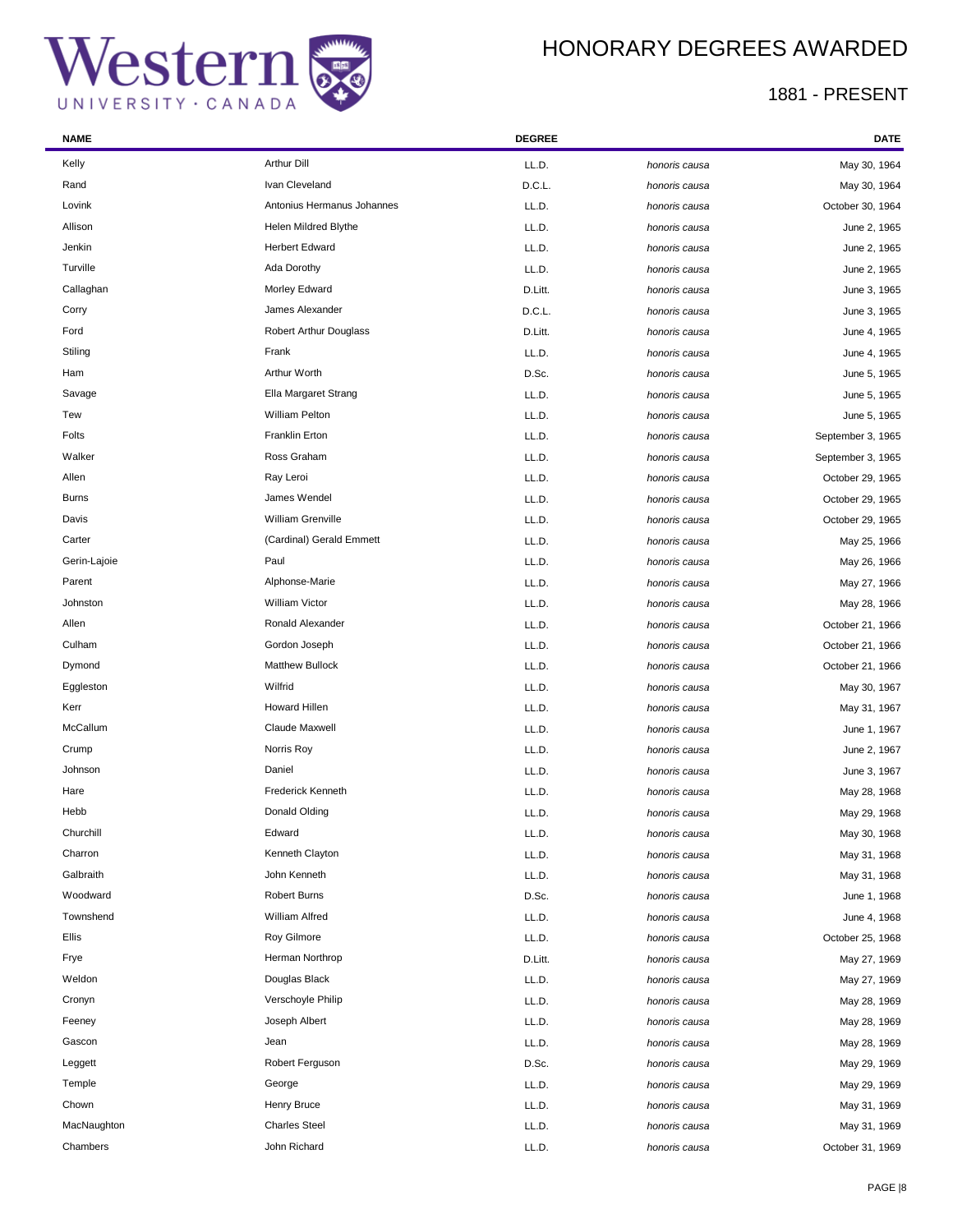

÷

### HONORARY DEGREES AWARDED

| <b>NAME</b>    |                              | <b>DEGREE</b> |               | DATE               |
|----------------|------------------------------|---------------|---------------|--------------------|
| Hill           | Joseph Charles               | LL.D.         | honoris causa | May 26, 1970       |
| Inman          | Mark Keith                   | LL.D.         | honoris causa | May 26, 1970       |
| Casson         | Alfred Joseph                | LL.D.         | honoris causa | May 27, 1970       |
| Li             | Choh-Ming                    | LL.D.         | honoris causa | May 27, 1970       |
| MacLellan      | Malcolm Angus                | LL.D.         | honoris causa | May 28, 1970       |
| Uffen          | Robert James                 | D.Sc.         | honoris causa | May 28, 1970       |
| Henderson      | Virginia                     | LL.D.         | honoris causa | May 29, 1970       |
| Pollard        | Lilian                       | LL.D.         | honoris causa | May 29, 1970       |
| Foster         | John Frederick               | LL.D.         | honoris causa | October 30, 1970   |
| Hall           | George Edward                | D.Sc.         | honoris causa | October 30, 1970   |
| Jury           | William Wilfrid              | LL.D.         | honoris causa | October 30, 1970   |
| Massey         | <b>Harrie Stewart Wilson</b> | D.Sc.         | honoris causa | October 30, 1970   |
| Lombardo       | <b>Guy Albert</b>            | D.Mus.        | honoris causa | May 25, 1971       |
| <b>Battle</b>  | Helen Irene                  | LL.D.         | honoris causa | May 27, 1971       |
| Dietrich       | Dominica (Mother Dominica)   | LL.D.         | honoris causa | May 27, 1971       |
| Reavely        | George Harold                | LL.D.         | honoris causa | May 27, 1971       |
| Gingras        | Gustave                      | LL.D.         | honoris causa | May 28, 1971       |
| Heard          | John Frederick               | LL.D.         | honoris causa | May 28, 1971       |
| Strong         | <b>Maurice Frederick</b>     | LL.D.         | honoris causa | May 28, 1971       |
| <b>Bissell</b> | Claude Thomas                | D.Litt.       | honoris causa | October 29, 1971   |
| Willis         | Ross Baxter                  | LL.D.         | honoris causa | May 30, 1972       |
| Gerstein       | Reva                         | LL.D.         | honoris causa | May 31, 1972       |
| Mould          | Vernon Thomas                | LL.D.         | honoris causa | May 31, 1972       |
| Toffler        | Alvin                        | LL.D.         | honoris causa | May 31, 1972       |
| Ferguson       | Max                          | LL.D.         | honoris causa | June 1, 1972       |
| Wiesner        | <b>Karel Frantisek</b>       | D.Sc.         | honoris causa | June 1, 1972       |
| <b>Brent</b>   | John Elford                  | LL.D.         | honoris causa | June 2, 1972       |
| Dunton         | Arnold Davidson              | LL.D.         | honoris causa | June 2, 1972       |
| Laskin         | Bora                         | D.C.L.        | honoris causa | June 2, 1972       |
| Penfield       | <b>Wilder Graves</b>         | D.Sc.         | honoris causa | September 21, 1972 |
| McLuhan        | <b>Herbert Marshall</b>      | D.Litt.       | honoris causa | September 21, 1972 |
| Ferguson       | <b>Margaret Mary</b>         | LL.D.         | honoris causa | October 27, 1972   |
| Filion         | Paul-Emile                   | LL.D.         | honoris causa | October 27, 1972   |
| Lang           | Paul Henry                   | D.Mus.        | honoris causa | October 27, 1972   |
| Talman         | James John                   | LL.D.         | honoris causa | October 27, 1972   |
| Vickers        | Jonathan Stewart             | D.Mus.        | honoris causa | October 27, 1972   |
| Dansereau      | Pierre                       | LL.D.         | honoris causa | March 21, 1973     |
| Johnson        | Harry Gordon                 | LL.D.         | honoris causa | March 21, 1973     |
| Keyfitz        | Nathan                       | LL.D.         | honoris causa | March 21, 1973     |
| MacPherson     | Crawford Brough              | LL.D.         | honoris causa | March 21, 1973     |
| Jury           | Mary Alice McLeod            | LL.D.         | honoris causa | June 5, 1973       |
| Ostry          | Sylvia                       | LL.D.         | honoris causa | June 5, 1973       |
| Priestley      | Francis E. Louis             | D.Litt.       | honoris causa | June 6, 1973       |
| Thompson       | <b>Walter Albert</b>         | LL.D.         | honoris causa | June 6, 1973       |
| Holmes         | John Wendell                 | LL.D.         | honoris causa | June 7, 1973       |
| Van Vliet      | Maurice Lewis                | LL.D.         | honoris causa | June 7, 1973       |
| Freedman       | Samuel                       | D.C.L.        | honoris causa | June 8, 1973       |
| Gullett        | Donald Werden                | LL.D.         | honoris causa | June 8, 1973       |
|                |                              |               |               |                    |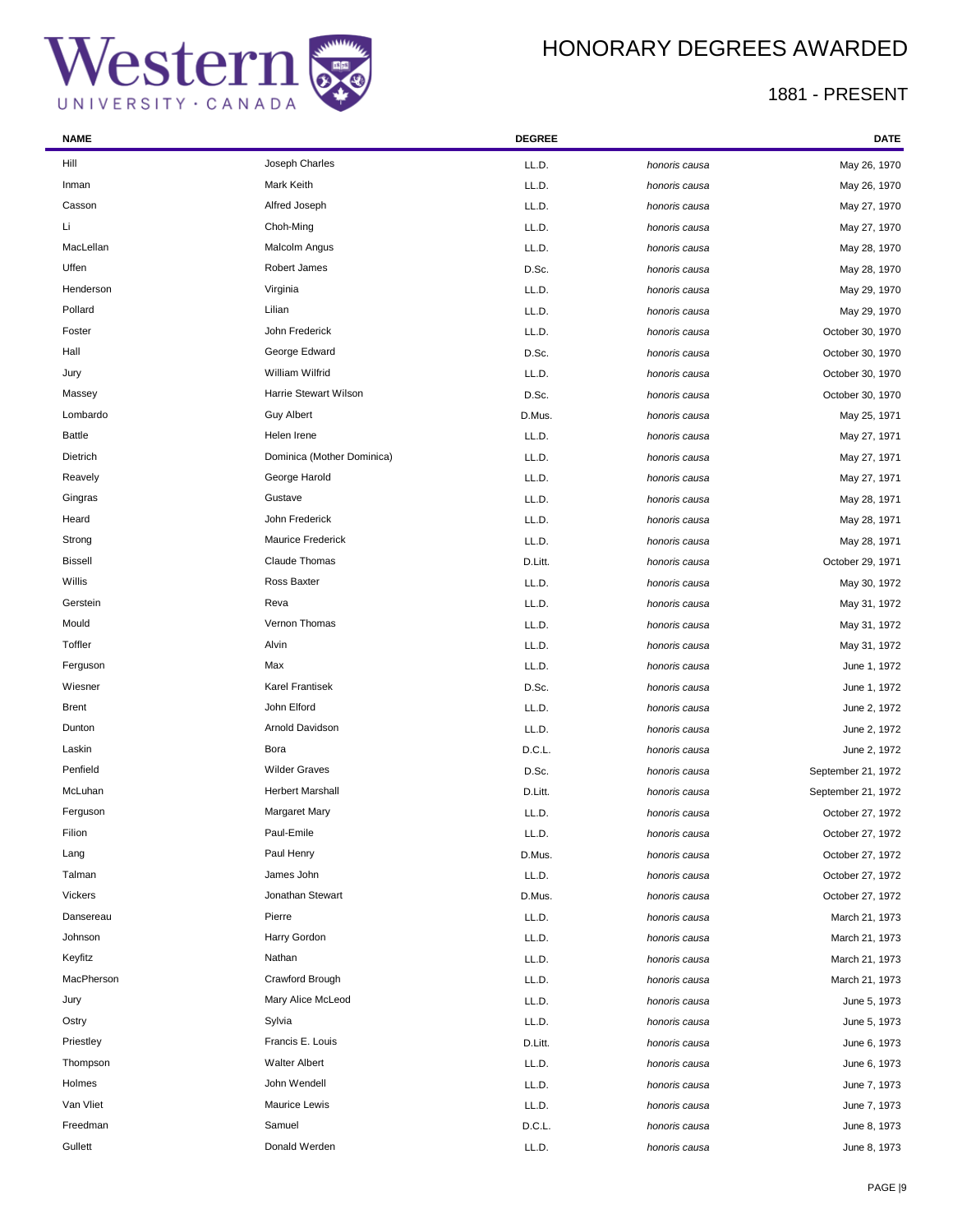## HONORARY DEGREES AWARDED

| <b>NAME</b>    |                               | <b>DEGREE</b> |               | DATE             |
|----------------|-------------------------------|---------------|---------------|------------------|
| Shepherd       | Albert Edwin                  | LL.D.         | honoris causa | June 8, 1973     |
| Bogue          | Allan George                  | LL.D.         | honoris causa | October 26, 1973 |
| Guinan         | Winifred (Sister St. Michael) | LL.D.         | honoris causa | October 26, 1973 |
| Noble          | Robert Laing                  | D.Sc.         | honoris causa | October 26, 1973 |
| Jewison        | Norman                        | LL.D.         | honoris causa | June 3, 1974     |
| Sutton         | William Donaldson             | LL.D.         | honoris causa | June 3, 1974     |
| Cooper         | Reginald Henry                | LL.D.         | honoris causa | June 4, 1974     |
| Davies         | Robertson                     | D.Litt.       | honoris causa | June 5, 1974     |
| Klinck         | <b>Carl Frederick</b>         | D.Litt.       | honoris causa | June 5, 1974     |
| <b>Burton</b>  | Alan Chadburn                 | D.Sc.         | honoris causa | June 6, 1974     |
| Forrester      | Maureen                       | D.Mus.        | honoris causa | June 6, 1974     |
| Barr           | Murray Llewellyn              | D.Sc.         | honoris causa | June 7, 1974     |
| LeVesconte     | Helen Primrose                | LL.D.         | honoris causa | June 7, 1974     |
| MacKay         | Colin Bridges                 | LL.D.         | honoris causa | October 24, 1974 |
| McGibbon       | Pauline Mills                 | LL.D.         | honoris causa | October 25, 1974 |
| Cronyn         | Hume                          | LL.D.         | honoris causa | October 26, 1974 |
| Tandy          | Jessica                       | LL.D.         | honoris causa | October 26, 1974 |
| Bandeen        | Robert Angus                  | LL.D.         | honoris causa | June 2, 1975     |
| Hagey          | Joseph Gerald                 | LL.D.         | honoris causa | June 2, 1975     |
| Jeffery        | Joseph                        | LL.D.         | honoris causa | June 3, 1975     |
| Rosé           | Alfred                        | D.Mus.        | honoris causa | June 3, 1975     |
| Guindon        | <b>Father Roger</b>           | LL.D.         | honoris causa | June 4, 1975     |
| Laurence       | Margaret                      | D.Litt.       | honoris causa | June 4, 1975     |
| Collin         | William Edwin                 | D.Litt.       | honoris causa | June 5, 1975     |
| Wallace        | <b>Sister Catherine</b>       | LL.D.         | honoris causa | June 5, 1975     |
| Conron         | Alfred Brandon                | D.Litt.       | honoris causa | June 6, 1975     |
| Metras         | John Pius                     | LL.D.         | honoris causa | June 6, 1975     |
| <b>Balfour</b> | St. Clair                     | LL.D.         | honoris causa | October 24, 1975 |
| Elliott        | John Kerr                     | LL.D.         | honoris causa | October 24, 1975 |
| Leddy          | John Francis                  | LL.D.         | honoris causa | October 25, 1975 |
| Abel           | Elie                          | LL.D.         | honoris causa | June 7, 1976     |
| Gaudry         | Roger                         | D.Sc.         | honoris causa | June 8, 1976     |
| Fairley        | Barker                        | D.Litt.       | honoris causa | June 9, 1976     |
| Munro          | Alice Laidlaw                 | D.Litt.       | honoris causa | June 9, 1976     |
| Colter         | William Edgar Charles         | LL.D.         | honoris causa | June 10, 1976    |
| Herzberg       | Gerhard                       | D.Sc.         | honoris causa | June 10, 1976    |
| Creighton      | Donald Grant                  | D.Litt.       | honoris causa | June 11, 1976    |
| Dickson        | Horatio Henry Lovat           | D.Litt.       | honoris causa | October 30, 1976 |
| Blackburn      | Walter Juxon                  | LL.D.         | honoris causa | June 6, 1977     |
| Sharp          | Mitchell William              | LL.D.         | honoris causa | June 6, 1977     |
| Neal           | Leola Ellen                   | LL.D.         | honoris causa | June 7, 1977     |
| Swinton        | William Elgin                 | D.Litt.       | honoris causa | June 7, 1977     |
| Sirluck        | Ernest                        | D.Litt.       | honoris causa | June 8, 1977     |
| Snow           | <b>Charles Percy</b>          | D.Litt.       | honoris causa | June 8, 1977     |
| Thompson       | John Gordon                   | LL.D.         | honoris causa | June 8, 1977     |
| Fergusson      | Muriel McQueen                | LL.D.         | honoris causa | June 9, 1977     |
| MacDonald      | John Barfoot                  | LL.D.         | honoris causa | June 9, 1977     |
| Jasper         | <b>Herbert Henry</b>          | D.Sc.         | honoris causa | June 10, 1977    |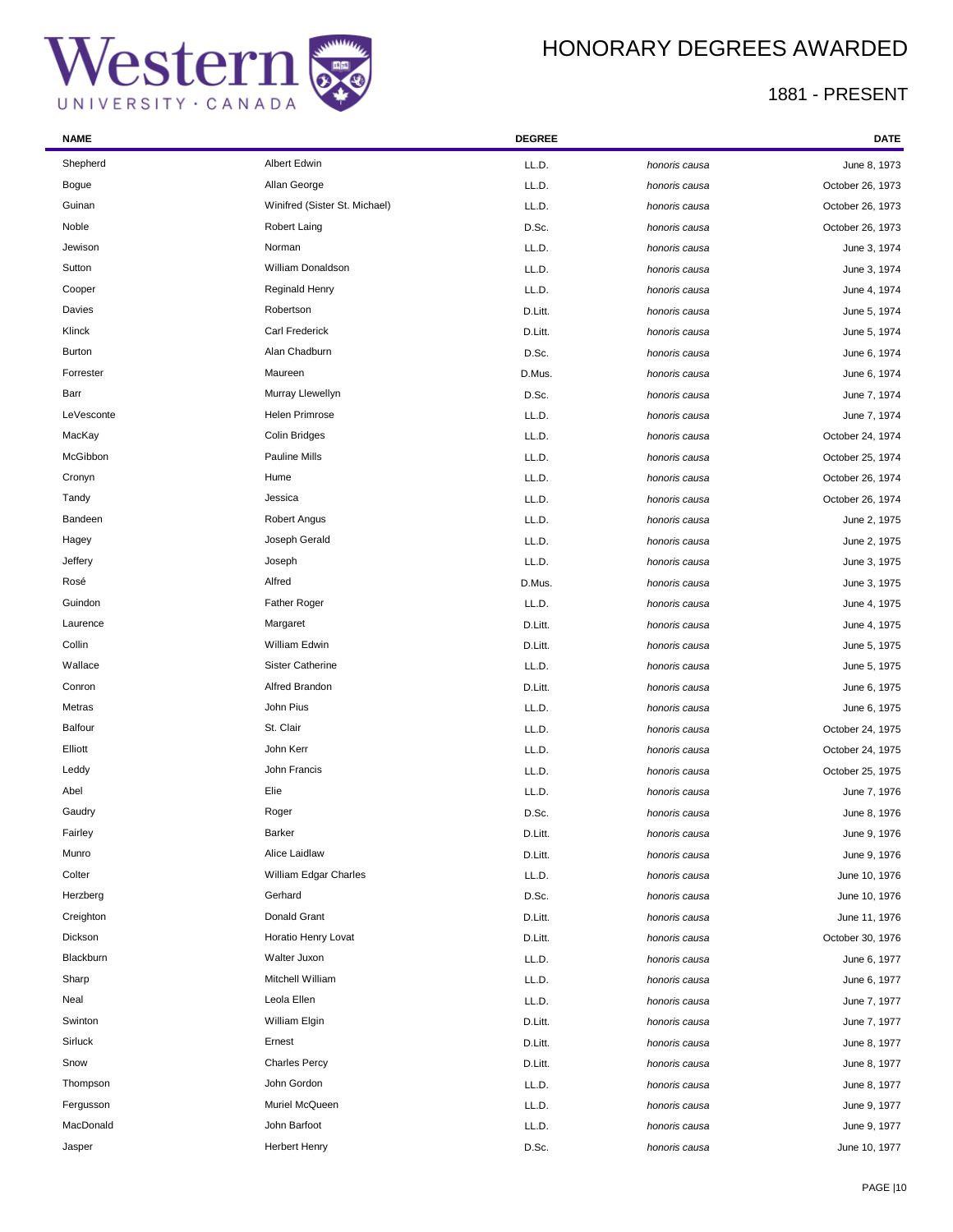÷

## HONORARY DEGREES AWARDED

| <b>NAME</b>                                             |                                | <b>DEGREE</b> |               | <b>DATE</b>      |
|---------------------------------------------------------|--------------------------------|---------------|---------------|------------------|
| Warwick                                                 | Orlando Harold                 | LL.D.         | honoris causa | June 10, 1977    |
| Jones                                                   | <b>Frederick William Pryce</b> | LL.D.         | honoris causa | October 28, 1977 |
| Stacey                                                  | <b>Charles Perry</b>           | D.Litt.       | honoris causa | October 29, 1977 |
| Léger                                                   | Jules                          | LL.D.         | honoris causa | March 7, 1978    |
| Holmes                                                  | <b>Richard Brian</b>           | LL.D.         | honoris causa | May 27, 1978     |
| McLachlin                                               | Angus Duncan                   | LL.D.         | honoris causa | May 27, 1978     |
| Robinow                                                 | Carl Franz                     | D.Sc.         | honoris causa | May 27, 1978     |
| Pleva                                                   | <b>Edward Gustav</b>           | LL.D.         | honoris causa | June 5, 1978     |
| Baldwin                                                 | William Cole Platt             | LL.D.         | honoris causa | June 6, 1978     |
| Rasminsky                                               | Louis                          | LL.D.         | honoris causa | June 6, 1978     |
| Dionne                                                  | Juliette                       | LL.D.         | honoris causa | June 7, 1978     |
| Williams                                                | David Carlton                  | LL.D.         | honoris causa | June 7, 1978     |
| Hoar                                                    | <b>William Stewart</b>         | D.Sc.         | honoris causa | June 8, 1978     |
| Hall                                                    | Dorothy Catherine              | LL.D.         | honoris causa | June 9, 1978     |
| Johns                                                   | Harold Elford                  | D.Sc.         | honoris causa | June 9, 1978     |
| Stewart                                                 | William Atcheson               | LL.D.         | honoris causa | October 27, 1978 |
| MacFarlane                                              | Jessie Madeleine               | LL.D.         | honoris causa | October 28, 1978 |
| Denning, The Rt. Honourable Baron Denning of Whitchurch |                                | D.C.L.        | honoris causa | April 19, 1979   |
| Duckworth                                               | Henry Edmison                  | D.Sc.         | honoris causa | June 4, 1979     |
| Foster                                                  | Harry Edward                   | LL.D.         | honoris causa | June 4, 1979     |
| Rosevear                                                | Robert Allan                   | D.Mus.        | honoris causa | June 5, 1979     |
| Dillon                                                  | <b>Richard Maurice</b>         | LL.D.         | honoris causa | June 6, 1979     |
| Lauchland                                               | Lyman Stuart                   | LL.D.         | honoris causa | June 6, 1979     |
| <b>Ivey</b>                                             | <b>Richard Macaulay</b>        | LL.D.         | honoris causa | June 7, 1979     |
| <b>Brien</b>                                            | <b>Francis Staples</b>         | LL.D.         | honoris causa | June 8, 1979     |
| Whyard                                                  | <b>Florence Esther</b>         | LL.D.         | honoris causa | June 8, 1979     |
| Barton                                                  | Sir Derek Harold Richard       | D.Sc.         | honoris causa | June 9, 1979     |
| McKeough                                                | <b>William Darcy</b>           | LL.D.         | honoris causa | October 26, 1979 |
| Johnson                                                 | <b>Allison Heartz</b>          | D.Litt.       | honoris causa | October 27, 1979 |
| Ready                                                   | William Bernard                | D.Litt.       | honoris causa | October 27, 1979 |
| Estey                                                   | Willard Zebedee                | D.C.L.        | honoris causa | June 9, 1980     |
| <b>Barker</b>                                           | Arthur Edward                  | D.Litt.       | honoris causa | June 10, 1980    |
| Stoner                                                  | <b>Oliver Gerald</b>           | LL.D.         | honoris causa | June 11, 1980    |
| Lawson                                                  | <b>Thomas Frederick George</b> | LL.D.         | honoris causa | June 12, 1980    |
| Wemple                                                  | Lester Albert                  | LL.D.         | honoris causa | June 12, 1980    |
| Hoskin                                                  | Thomas Leslie                  | LL.D.         | honoris causa | June 13, 1980    |
| Dreimanis                                               | Aleksis                        | D.Sc.         | honoris causa | June 14, 1980    |
| Turnbull                                                | William Watson                 | LL.D.         | honoris causa | June 14, 1980    |
| Ferguson                                                | <b>Edra Sanders</b>            | LL.D.         | honoris causa | June 8, 1981     |
| Knox                                                    | William Alexander              | LL.D.         | honoris causa | June 9, 1981     |
| Towe                                                    | Peter Milburn                  | LL.D.         | honoris causa | June 10, 1981    |
| McNeil                                                  | <b>Frederick Harold</b>        | LL.D.         | honoris causa | June 11, 1981    |
| Taylor                                                  | <b>Robert Berkeley</b>         | LL.D.         | honoris causa | June 11, 1981    |
| Taylor                                                  | John Allyn                     | LL.D.         | honoris causa | June 12, 1981    |
| Taylor                                                  | James Coyne                    | LL.D.         | honoris causa | June 13, 1981    |
| Hutt                                                    | William                        | LL.D.         | honoris causa | October 30, 1981 |
| Saunders                                                | Dame Cicely Mary               | LL.D.         | honoris causa | October 31, 1981 |
| Leal                                                    | Herbert Allan Borden           | D.C.L.        | honoris causa | June 7, 1982     |
|                                                         |                                |               |               |                  |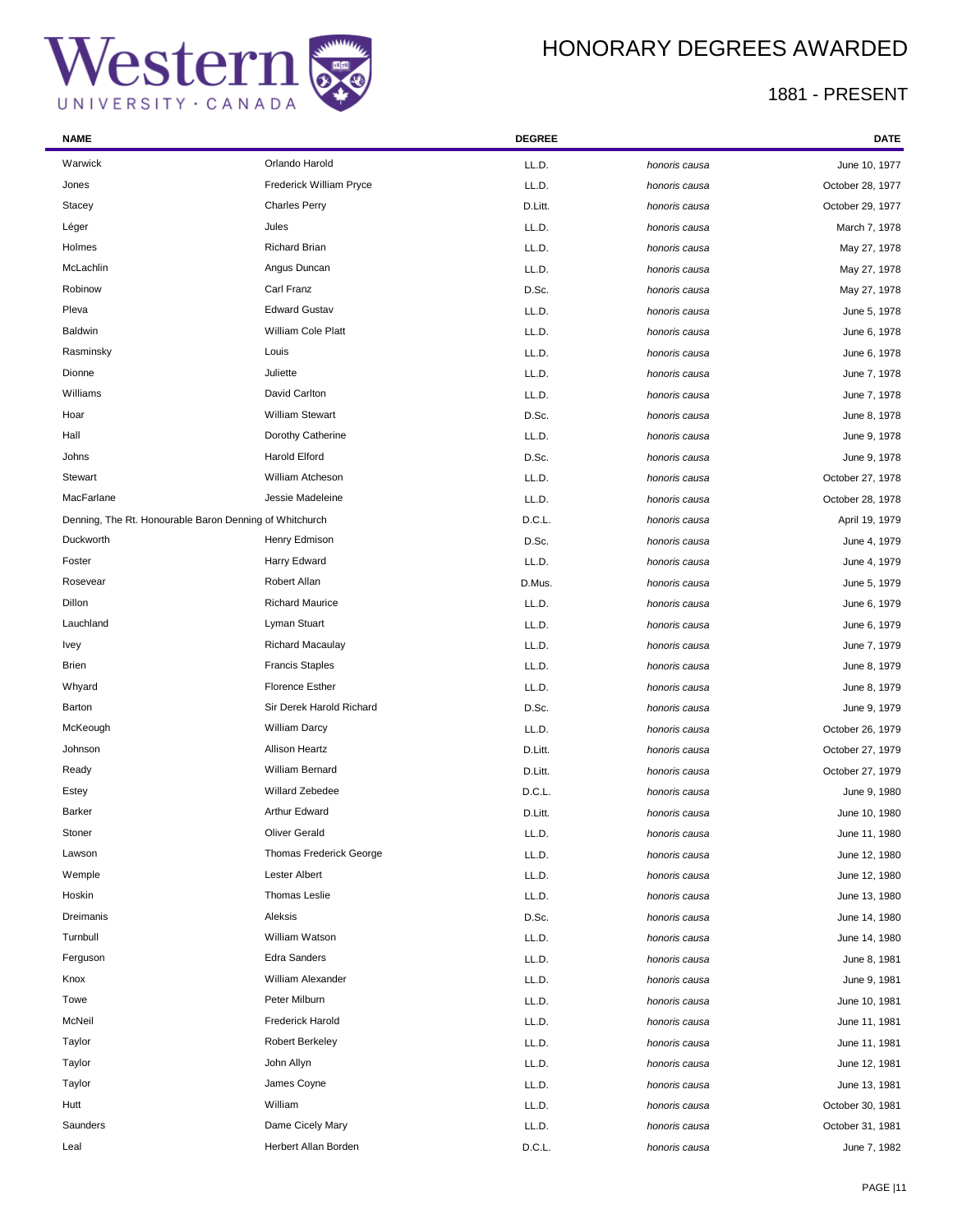## HONORARY DEGREES AWARDED

| <b>NAME</b>                                          |                          | <b>DEGREE</b> |                 | <b>DATE</b>      |
|------------------------------------------------------|--------------------------|---------------|-----------------|------------------|
| Lambert                                              | <b>Wallace Earl</b>      | D.Sc.         | honoris causa   | June 8, 1982     |
| Lemon                                                | Kenneth William          | LL.D.         | honoris causa   | June 9, 1982     |
| Guthrie                                              | <b>Helen Andrews</b>     | D.Sc.         | honoris causa   | June 10, 1982    |
| Stinson                                              | <b>Robert Harvey</b>     | LL.D.         | honoris causa   | June 11, 1982    |
| Evans                                                | John Robert              | LL.D.         | honoris causa   | June 12, 1982    |
| Casaubon                                             | Théophile Joseph         | LL.D.         | honoris causa   | August 15, 1982  |
| Léger                                                | Gabrielle                | LL.D.         | honoris causa   | August 15, 1982  |
| Pelletier                                            | Gérard Eugène            | LL.D.         | honoris causa   | August 15, 1982  |
| Harris                                               | Robin Sutton             | D.Litt.       | honoris causa   | October 29, 1982 |
| Wright                                               | Mary Jean                | LL.D.         | honoris causa   | October 30, 1982 |
| Mustard                                              | James Fraser             | D.Sc.         | honoris causa   | June 6, 1983     |
| Reid                                                 | William Ronald           | LL.D.         | honoris causa   | June 7, 1983     |
| Russell                                              | Anna                     | LL.D.         | honoris causa   | June 8, 1983     |
| Porter                                               | Keith Roberts            | D.Sc.         | honoris causa   | June 9, 1983     |
| Aird                                                 | John Black               | LL.D.         | jure dignitatis | June 10, 1983    |
| Phillips                                             | Robin                    | LL.D.         | honoris causa   | June 11, 1983    |
| HRH The Prince Philip, Duke of Edinburgh, K.G., K.T. |                          | LL.D.         | honoris causa   | July 1, 1983     |
| MacIntosh                                            | Donald DeFrayne          | LL.D.         | honoris causa   | October 27, 1983 |
| Patinkin                                             | Don                      | LL.D.         | honoris causa   | October 27, 1983 |
| Fox                                                  | Beryl                    | LL.D.         | honoris causa   | October 28, 1983 |
| Wilson                                               | Bertha                   | D.C.L.        | honoris causa   | June 8, 1984     |
| <b>Birney</b>                                        | Earle                    | D.Litt.       | honoris causa   | June 9, 1984     |
| Jensen                                               | Martin                   | D.Sc.         | honoris causa   | June 11, 1984    |
| Clark                                                | Samuel Delbert           | LL.D.         | honoris causa   | June 12, 1984    |
| <b>Broten</b>                                        | Norman Willard           | D.Sc.         | honoris causa   | June 13, 1984    |
| Stewart                                              | James Robertson          | LL.D.         | honoris causa   | June 14, 1984    |
| Osbaldeston                                          | Gordon Francis Joseph    | LL.D.         | honoris causa   | June 15, 1984    |
| Francolini                                           | Geno Frederick           | LL.D.         | honoris causa   | October 25, 1984 |
| Robinson                                             | John Lewis               | LL.D.         | honoris causa   | October 26, 1984 |
| Connell                                              | George Edward            | LL.D.         | honoris causa   | June 8, 1985     |
| Murray                                               | Robert Goerge Everitt    | D.Sc.         | honoris causa   | June 10, 1985    |
| Reid                                                 | Kate                     | D.Litt.       | honoris causa   | June 11, 1985    |
| Devereux                                             | Ralph Spence             | LL.D.         | honoris causa   | June 12, 1985    |
| Reuber                                               | <b>Grant Louis</b>       | LL.D.         | honoris causa   | June 13, 1985    |
| Stavraky                                             | George Waldemar          | D.Sc.         | honoris causa   | June 14, 1985    |
| Erdos                                                | Paul                     | D.Sc.         | honoris causa   | October 25, 1985 |
| Shervill                                             | <b>Robert Newton</b>     | LL.D.         | honoris causa   | October 25, 1985 |
| Glass                                                | Helen Preston            | LL.D.         | honoris causa   | June 6, 1986     |
| Jenkins                                              | William Alexander        | LL.D.         | honoris causa   | June 7, 1986     |
| Wright                                               | Donald John Alexander    | D.Mus.        | honoris causa   | June 9, 1986     |
| Adlington                                            | Alan Kenneth             | LL.D.         | honoris causa   | June 10, 1986    |
| Weston                                               | W. Galen                 | LL.D.         | honoris causa   | June 11, 1986    |
| Tobias                                               | <b>Phillip Valentine</b> | D.Sc.         | honoris causa   | June 12, 1986    |
| Graham                                               | Gerald Sandford          | D.Litt.       | honoris causa   | June 13, 1986    |
| <b>Bishop</b>                                        | <b>Claude Titus</b>      | D.Sc.         | honoris causa   | October 30, 1986 |
| Davey                                                | Clark William            | LL.D.         | honoris causa   | October 31, 1986 |
| Osborne                                              | <b>Robert Freer</b>      | LL.D.         | honoris causa   | June 5, 1987     |
| Kennedy                                              | <b>Betty</b>             | LL.D.         | honoris causa   | June 6, 1987     |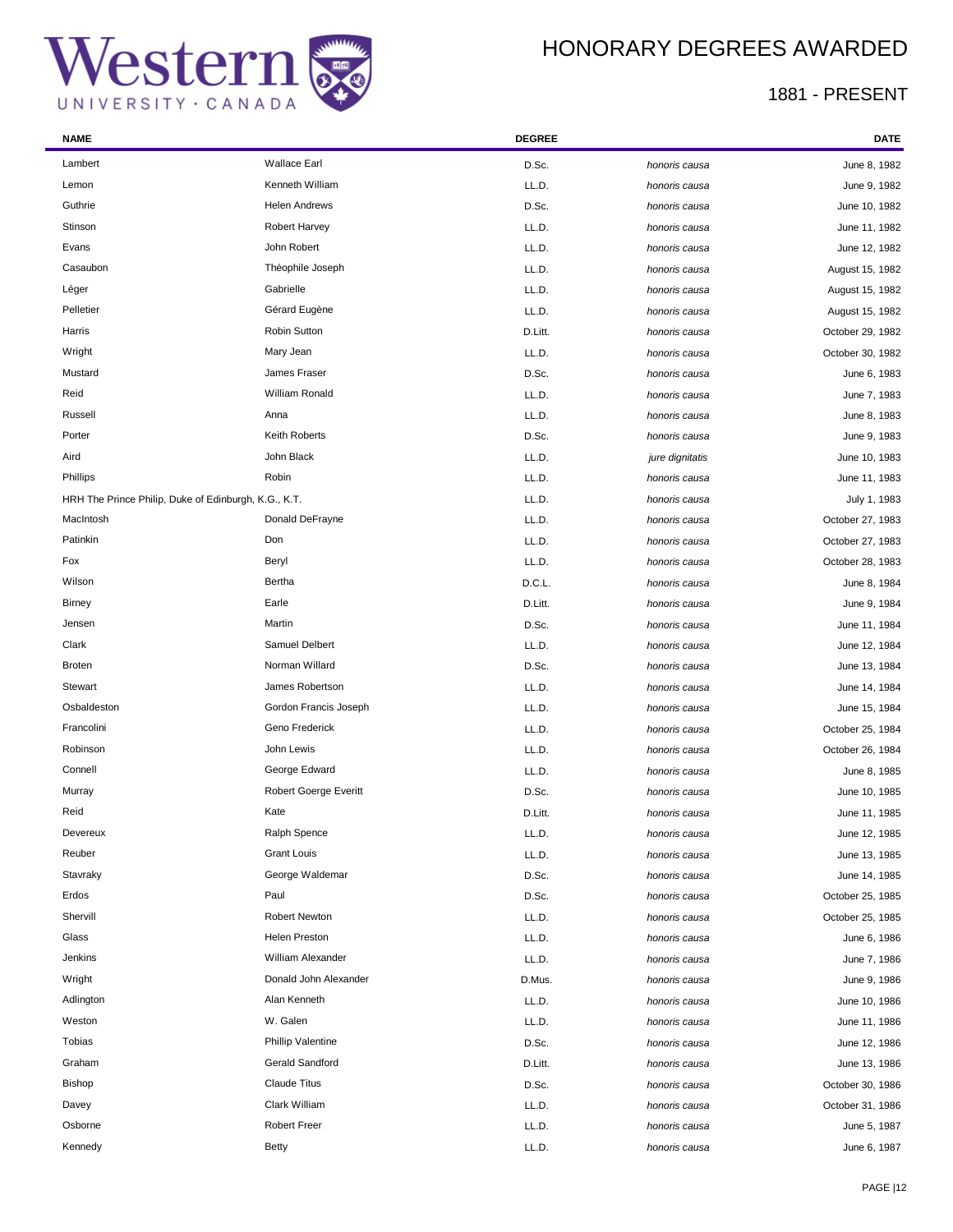÷

## HONORARY DEGREES AWARDED

| <b>NAME</b>     |                               | <b>DEGREE</b> |                 | <b>DATE</b>      |
|-----------------|-------------------------------|---------------|-----------------|------------------|
| Watts           | Ronald Lampman                | LL.D.         | honoris causa   | June 8, 1987     |
| Mallory         | James Russell                 | LL.D.         | honoris causa   | June 9, 1987     |
| Barford         | Ralph Mackenzie               | LL.D.         | honoris causa   | June 10, 1987    |
| Lewington       | Peter                         | LL.D.         | honoris causa   | June 11, 1987    |
| Rajan           | Balachandra                   | D.Litt.       | honoris causa   | June 12, 1987    |
| Drake           | <b>Charles George</b>         | D.Sc.         | honoris causa   | June 15, 1987    |
| Beckman         | <b>Margaret Armstrong</b>     | LL.D.         | honoris causa   | October 29, 1987 |
| Armitt          | Angela Mary                   | LL.D.         | honoris causa   | October 30, 1987 |
| Jarmain         | <b>Edwin Roper</b>            | LL.D.         | honoris causa   | June 3, 1988     |
| Paikin          | Marnie Suzanne                | LL.D.         | honoris causa   | June 4, 1988     |
| Patterson       | Harry Thomas                  | LL.D.         | honoris causa   | June 6, 1988     |
| Carr            | Shirley Geraldine Edwina      | LL.D.         | honoris causa   | June 7, 1988     |
| Robertson       | Leslie Earl                   | D.Sc.         | honoris causa   | June 8, 1988     |
| Head            | Ivan Leigh                    | LL.D.         | honoris causa   | June 9, 1988     |
| Fulford         | <b>Robert Marshall Blount</b> | D.Litt.       | honoris causa   | June 10, 1988    |
| Alexander       | Lincoln MacCauley             | LL.D.         | jure dignitatis | October 28, 1988 |
| Ten Cate        | Arnold Richard                | D.Sc.         | honoris causa   | June 2, 1989     |
| Siskind         | <b>Robert Gary</b>            | LL.D.         | honoris causa   | June 3, 1989     |
| <b>Steers</b>   | <b>Barry Connell</b>          | LL.D.         | honoris causa   | June 5, 1989     |
| Weldon          | David Black                   | LL.D.         | honoris causa   | June 6, 1989     |
| Ewen            | Patterson William             | D.Litt.       | honoris causa   | June 7, 1989     |
| Thompson        | <b>Charles Alexander</b>      | LL.D.         | honoris causa   | June 8, 1989     |
| Jackson         | John David                    | D.Sc.         | honoris causa   | June 9, 1989     |
| Suzman          | Helen                         | LL.D.         | honoris causa   | October 26, 1989 |
| Cram            | Donald James                  | D.Sc.         | honoris causa   | October 27, 1989 |
| <b>Brady</b>    | William J.                    | LL.D.         | honoris causa   | June 8, 1990     |
| Thomson         | Shirley Lavinia               | LL.D.         | honoris causa   | June 9, 1990     |
| Schmeelk        | Richard J.                    | LL.D.         | honoris causa   | June 11, 1990    |
| Williams        | Lynn R.                       | LL.D.         | honoris causa   | June 12, 1990    |
| Poole           | Nancy Geddes                  | LL.D.         | honoris causa   | June 13, 1990    |
| Fedoruk         | Sylvia Olga                   | D.Sc.         | honoris causa   | June 14, 1990    |
| Siminovitch     | Louis                         | D.Sc.         | honoris causa   | June 15, 1990    |
| Castonguay      | Claude                        | LL.D.         | honoris causa   | October 25, 1990 |
| Gallant         | Mavis                         | D.Litt.       | honoris causa   | October 26, 1990 |
| Orser           | Earl H.                       | LL.D.         | honoris causa   | June 7, 1991     |
| Johnston        | David L.                      | LL.D.         | honoris causa   | June 8, 1991     |
| Kroeger         | Arthur                        | LL.D.         | honoris causa   | June 10, 1991    |
| <b>Brossard</b> | Nicole                        | D.Litt.       | honoris causa   | June 11, 1991    |
| French          | William Harold                | D.Litt.       | honoris causa   | June 12, 1991    |
| Klug            | Sir Aaron                     | D.Sc.         | honoris causa   | June 13, 1991    |
| Abella          | Rosalie Silberman             | LL.D.         | honoris causa   | June 14, 1991    |
| Paterson        | Laurene Olive                 | D.Sc.         | honoris causa   | October 24, 1991 |
| Blakeney        | Allan Emrys                   | LL.D.         | honoris causa   | October 25, 1991 |
| Bois            | Pierre                        | D.Sc.         | honoris causa   | June 5, 1992     |
| Kirkness        | Verna J.                      | LL.D.         | honoris causa   | June 6, 1992     |
| McArthur        | John H.                       | LL.D.         | honoris causa   | June 8, 1992     |
| Morden          | John Grant                    | LL.D.         | honoris causa   | June 9, 1992     |
| Reaney          | James C.                      | D.Litt.       | honoris causa   | June 10, 1992    |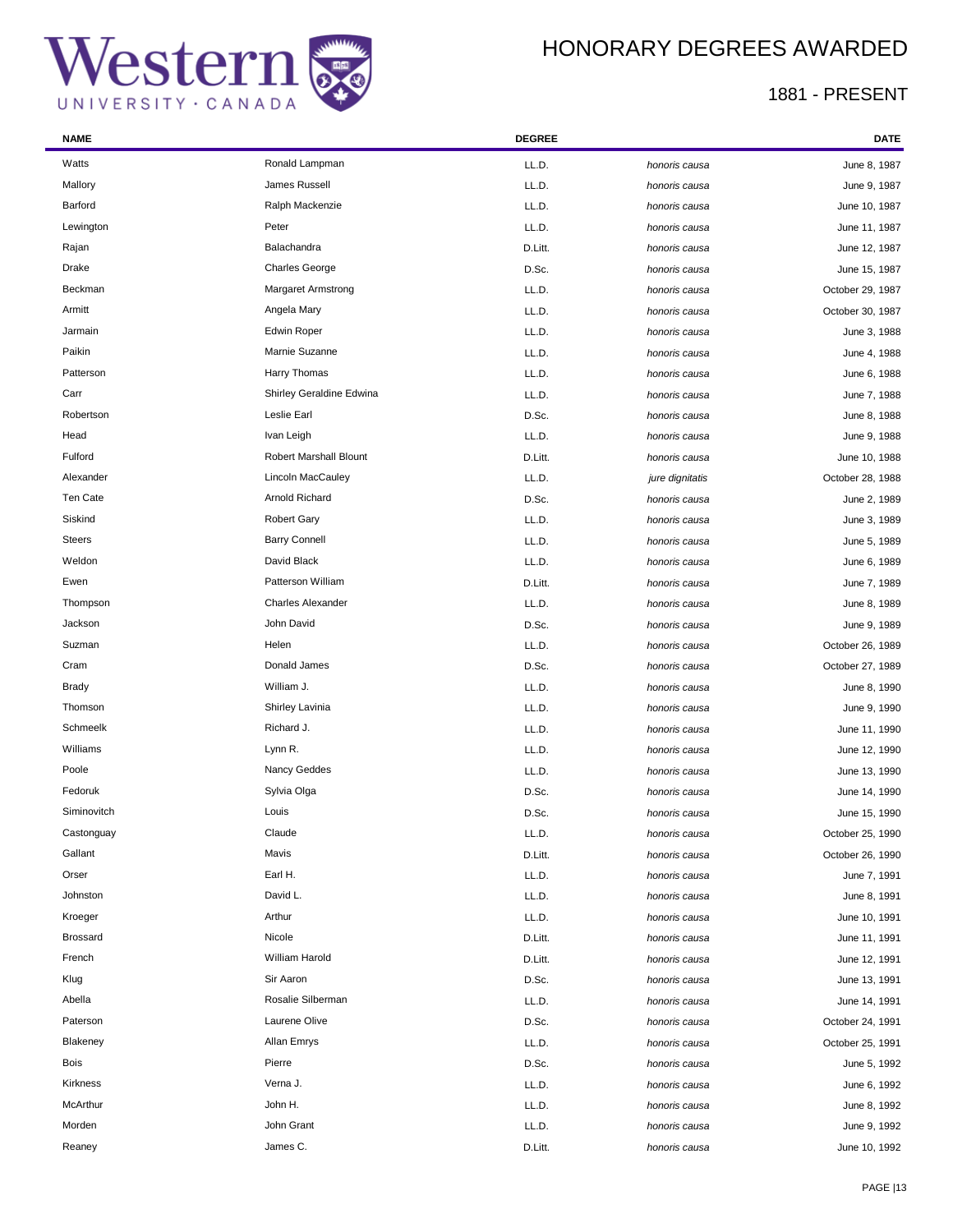### HONORARY DEGREES AWARDED

| <b>NAME</b>    |                            | <b>DEGREE</b> |                 | DATE             |
|----------------|----------------------------|---------------|-----------------|------------------|
| Halliwell      | Janet E.                   | D.Sc.         | honoris causa   | June 11, 1992    |
| Dickson        | The Right Honourable Brian | D.C.L.        | honoris causa   | June 12, 1992    |
| Simmons        | Ralph Gordon               | LL.D.         | honoris causa   | October 22, 1992 |
| MacNeil        | Robert Breckenridge Ware   | LL.D.         | honoris causa   | October 23, 1992 |
| Hubel          | David Hunter               | D.Sc.         | honoris causa   | June 4, 1993     |
| Callwood       | June Rose                  | LL.D.         | honoris causa   | June 5, 1993     |
| Jackman        | The Honourable Henry N.R.  | LL.D.         | jure dignitatis | June 7, 1993     |
| Goodman        | Edwin A.                   | LL.D.         | honoris causa   | June 8, 1993     |
| Highway        | Tomson                     | D.Litt.       | honoris causa   | June 9, 1993     |
| Zunz           | Sir Jack                   | D.Sc.         | honoris causa   | June 10, 1993    |
| Campbell       | Donald Graham              | LL.D.         | honoris causa   | June 11, 1993    |
| Jamieson       | Roberta Louise             | LL.D.         | honoris causa   | October 21, 1993 |
| Paivio         | Allan Uhro                 | LL.D.         | honoris causa   | October 22, 1993 |
| Friesen        | Henry George               | D.Sc.         | honoris causa   | June 3, 1994     |
| Harrigan       | Kenneth William            | LL.D.         | honoris causa   | June 4, 1994     |
| Lipsey         | Richard G.                 | LL.D.         | honoris causa   | June 5, 1994     |
| Henry          | Martha                     | D.Litt.       | honoris causa   | June 7, 1994     |
| Widdrington    | Peter N.T.                 | LL.D.         | honoris causa   | June 8, 1994     |
| Thompson       | John Munro                 | LL.D.         | honoris causa   | June 9, 1994     |
| Press          | Frank                      | D.Sc.         | honoris causa   | June 10, 1994    |
| <b>Beeston</b> | Paul McGill                | LL.D.         | honoris causa   | October 2, 1994  |
| Franklin       | <b>Ursula Martius</b>      | D.Sc.         | honoris causa   | October 20, 1994 |
| Gilchrist      | Joan M.                    | LL.D.         | honoris causa   | June 2, 1995     |
| Bondar         | Roberta Lynn               | D.Sc.         | honoris causa   | June 3, 1995     |
| Woodman        | Marion Jean                | LL.D.         | honoris causa   | June 5, 1995     |
| Trigger        | <b>Bruce Graham</b>        | LL.D.         | honoris causa   | June 6, 1995     |
| Hayden         | Melissa                    | LL.D.         | honoris causa   | June 7, 1995     |
| Thomas         | Sir John Meurig            | D.Sc.         | honoris causa   | June 8, 1995     |
| Smith          | Michael                    | D.Sc.         | honoris causa   | June 9, 1995     |
| Fyfe           | <b>William Sefton</b>      | D.Sc.         | honoris causa   | October 25, 1995 |
| Kristeva       | Julia                      | D.Litt.       | honoris causa   | October 26, 1995 |
| Myser          | John                       | LL.D.         | honoris causa   | October 27, 1995 |
| Gunton         | Ramsay Willis              | D.Sc.         | honoris causa   | June 6, 1996     |
| Ritchie        | Cedric E.                  | LL.D.         | honoris causa   | June 7, 1996     |
| Nakamura       | Alice Orcutt               | LL.D.         | honoris causa   | June 10, 1996    |
| Hinde          | <b>Robert Aubrey</b>       | D.Sc.         | honoris causa   | June 11, 1996    |
| Marlatt        | Daphne Shirley Buckle      | D.Litt.       | honoris causa   | June 12, 1996    |
| Inculet        | lon I.                     | D.Sc.         | honoris causa   | June 13, 1996    |
| Uchida         | Irene Ayako                | D.Sc.         | honoris causa   | June 13, 1996    |
| Kushner        | Eva                        | D.Litt.       | honoris causa   | October 23, 1996 |
| Rogers         | <b>Edward Samuel</b>       | LL.D.         | honoris causa   | October 24, 1996 |
| Rogers         | Loretta Anne               | LL.D.         | honoris causa   | October 24, 1996 |
| Cheng          | Henry Karshun              | LL.D.         | honoris causa   | April 26, 1997   |
| Mason          | Sir David Kean             | D.Sc.         | honoris causa   | June 10, 1997    |
| Ivey           | Beryl Marcia               | LL.D.         | honoris causa   | June 11, 1997    |
| Sigurjonsson   | Kay                        | LL.D.         | honoris causa   | June 11, 1997    |
| Levy           | Julia                      | D.Sc.         | honoris causa   | June 12, 1997    |
| Ross           | Malcolm                    | D.Litt.       | honoris causa   | June 12, 1997    |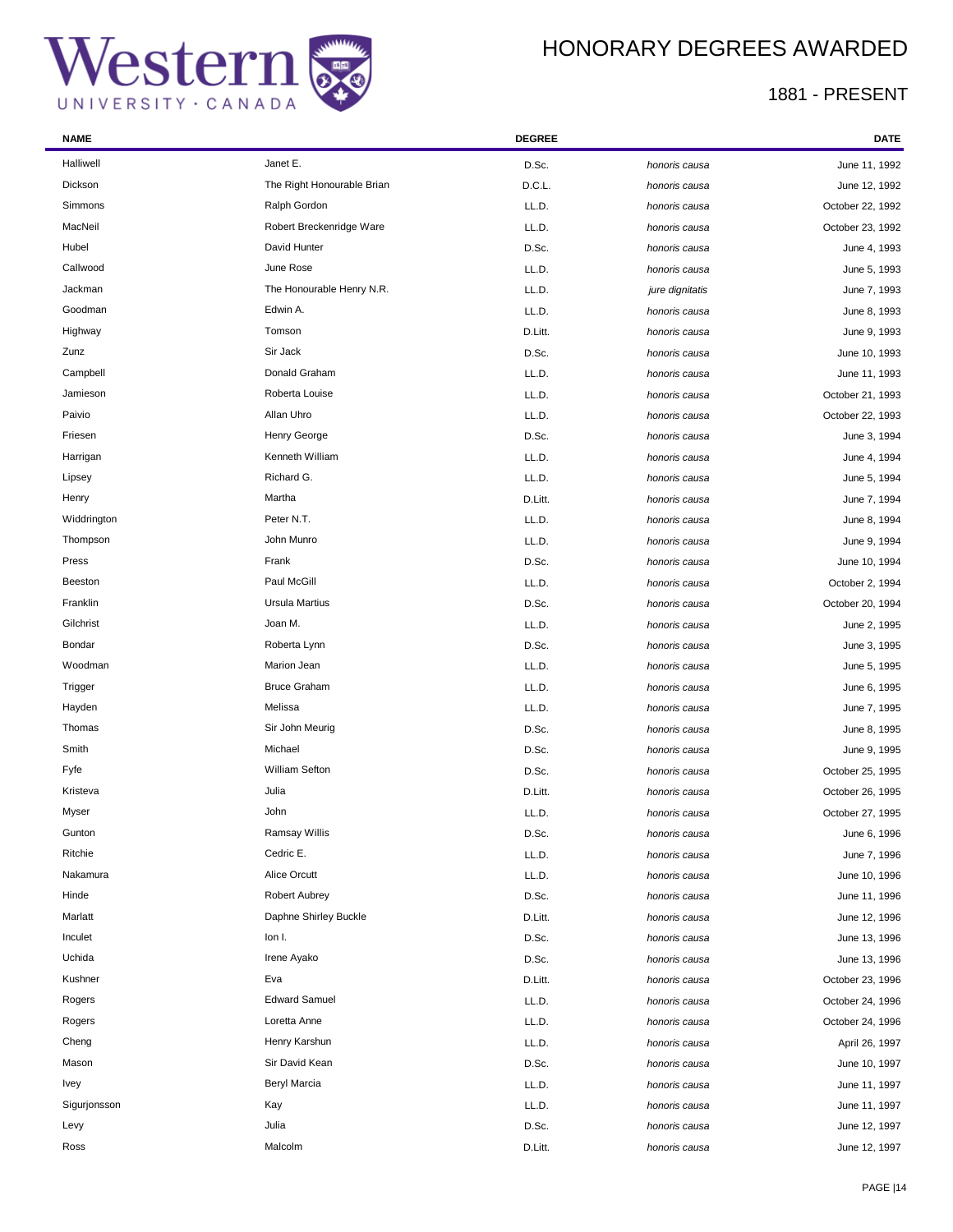÷

## HONORARY DEGREES AWARDED

| <b>NAME</b>       |                       | <b>DEGREE</b> |                 | <b>DATE</b>      |
|-------------------|-----------------------|---------------|-----------------|------------------|
| Courchene         | Thomas J.             | LL.D.         | honoris causa   | June 13, 1997    |
| Haynes            | <b>Robert Hall</b>    | D.Sc.         | honoris causa   | June 13, 1997    |
| Weston            | Hilary M.             | LL.D.         | jure dignitatis | October 23, 1997 |
| Gzowski           | Peter                 | LL.D.         | honoris causa   | October 24, 1997 |
| Hansen            | Richard (Rick) M.     | LL.D.         | honoris causa   | October 24, 1997 |
| Rix               | Donald                | D.Sc.         | honoris causa   | June 9, 1998     |
| Ainsworth         | Shayne                | LL.D.         | honoris causa   | June 10, 1998    |
| Prentice          | Alison                | LL.D.         | honoris causa   | June 10, 1998    |
| Amos              | Janet                 | D.Litt.       | honoris causa   | June 11, 1998    |
| Colter            | John S.               | D.Sc.         | honoris causa   | June 11, 1998    |
| Etherington       | William               | LL.D.         | honoris causa   | June 12, 1998    |
| Smith             | David C.              | LL.D.         | honoris causa   | June 12, 1998    |
| Tryggvason        | Bjarni                | D.Sc.         | honoris causa   | October 22, 1998 |
| Pensa             | Claude Marius Victor  | LL.D.         | honoris causa   | October 23, 1998 |
| Shields           | Carol                 | D.Litt.       | honoris causa   | October 23, 1998 |
| Chan              | Margaret              | D.Sc.         | honoris causa   | June 8, 1999     |
| Peterson          | Oscar                 | LL.D.         | honoris causa   | June 8, 1999     |
| Aoki              | Ted                   | LL.D.         | honoris causa   | June 9, 1999     |
| Saul              | John Raulston         | D.Litt.       | honoris causa   | June 9, 1999     |
| <b>Brillinger</b> | David                 | D.Sc.         | honoris causa   | June 10, 1999    |
| Campbell          | W. Glenn              | LL.D.         | honoris causa   | June 10, 1999    |
| Eberts            | Mary                  | D.C.L.        | honoris causa   | June 11, 1999    |
| White             | Robert (Bob)          | LL.D.         | honoris causa   | June 11, 1999    |
| Moscovitz         | Jason                 | LL.D.         | honoris causa   | October 21, 1999 |
| Fowler            | Libby McAskile        | LL.D.         | honoris causa   | October 22, 1999 |
| Johnston          | Lynn Beverley         | LL.D.         | honoris causa   | October 22, 1999 |
| Chomsky           | Noam                  | D.Litt.       | honoris causa   | June 6, 2000     |
| von Kuster        | Clifford              | D.Mus.        | honoris causa   | June 6, 2000     |
| Wallin            | Pamela                | LL.D.         | honoris causa   | June 6, 2000     |
| McWhinney         | lan                   | D.Sc.         | honoris causa   | June 7, 2000     |
| Prejean           | Sister Helen          | LL.D.         | honoris causa   | June 7, 2000     |
| Arbour            | Madame Justice Louise | D.C.L.        | honoris causa   | June 8, 2000     |
| MacInnis          | Joseph                | D.Sc.         | honoris causa   | June 8, 2000     |
| Cowin             | John James (Jack)     | LL.D.         | honoris causa   | June 9, 2000     |
| Granatstein       | Jack                  | LL.D.         | honoris causa   | June 9, 2000     |
| Dallaire          | Roméo A.              | LL.D.         | honoris causa   | October 27, 2000 |
| Shurniak          | William               | LL.D.         | honoris causa   | October 27, 2000 |
| Cardinal          | Douglas               | LL.D.         | honoris causa   | June 5, 2001     |
| Davenport         | Alan Garnet           | D.Sc.         | honoris causa   | June 5, 2001     |
| Simpson           | Jeffrey Carl          | LL.D.         | honoris causa   | June 6, 2001     |
| Smith             | E. Joan MacDonald     | LL.D.         | honoris causa   | June 6, 2001     |
| Davis             | Stephen Howard        | D.Sc.         | honoris causa   | June 7, 2001     |
| Myer              | James A.              | D.Sc.         | honoris causa   | June 7, 2001     |
| Tewksbury         | Mark                  | LL.D.         | honoris causa   | June 8, 2001     |
| Wonnacott         | Ronald J.             | LL.D.         | honoris causa   | June 8, 2001     |
| <b>Barnett</b>    | Henry J.M.            | D.Sc.         | honoris causa   | October 25, 2001 |
| Godsoe            | Peter C.              | LL.D.         | honoris causa   | October 26, 2001 |
| Ignatieff         | Michael               | D.Litt.       | honoris causa   | October 26, 2001 |
|                   |                       |               |                 |                  |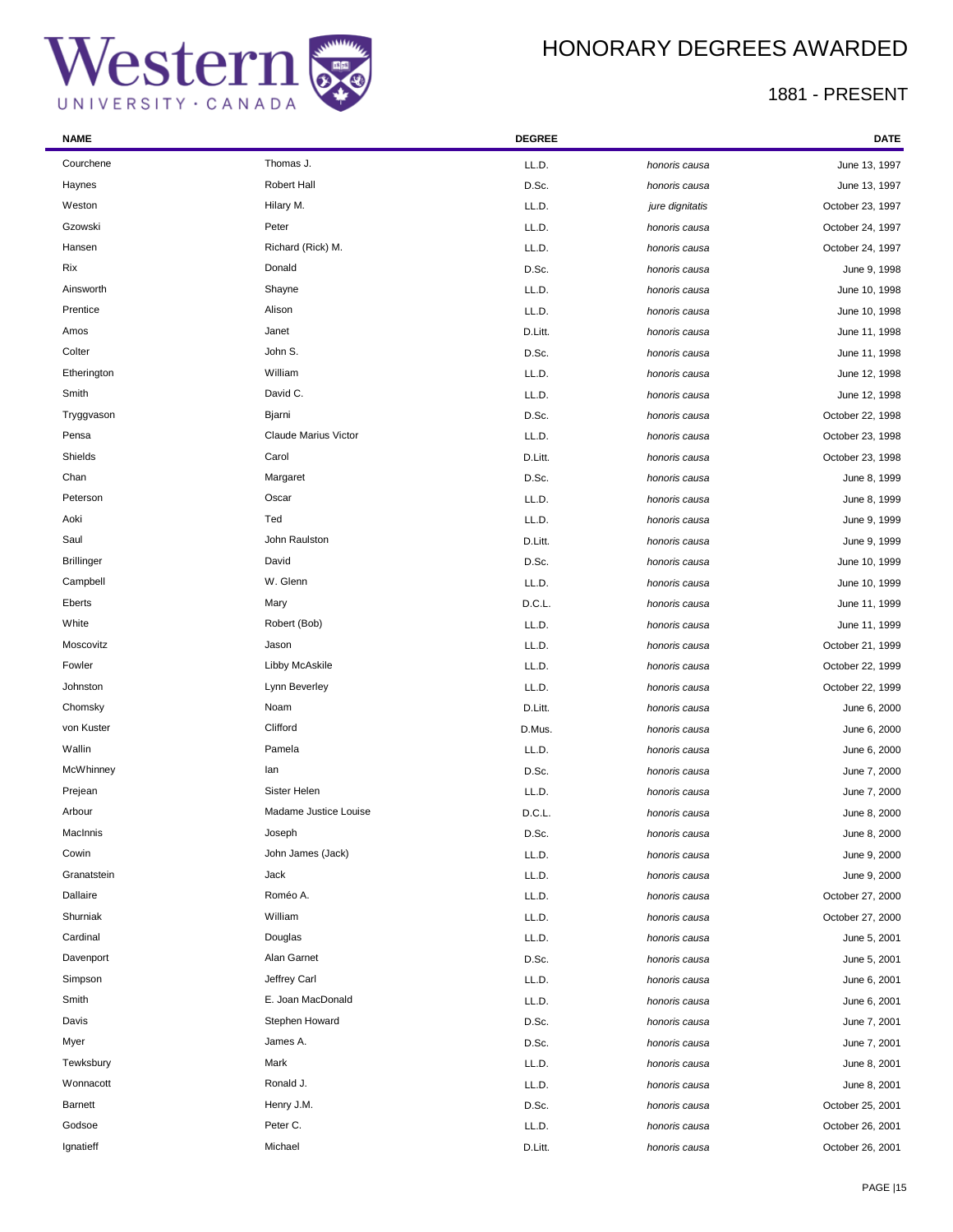## HONORARY DEGREES AWARDED

| <b>NAME</b>   |                       | <b>DEGREE</b> |                 | DATE             |
|---------------|-----------------------|---------------|-----------------|------------------|
| Fuller        | Lillian M.            | D.Sc.         | honoris causa   | June 2, 2002     |
| Hutcheon      | Linda                 | D.Litt.       | honoris causa   | June 4, 2002     |
| King          | Henry T., Jr.         | D.C.L.        | honoris causa   | June 4, 2002     |
| Rogers        | Shelagh               | LL.D.         | honoris causa   | June 5, 2002     |
| Shiva         | Vandana               | LL.D.         | honoris causa   | June 5, 2002     |
| Cappe         | Melvin S.             | LL.D.         | honoris causa   | June 6, 2002     |
| Davey         | Kenneth               | D.Sc.         | honoris causa   | June 6, 2002     |
| Berton        | Pierre                | LL.D.         | honoris causa   | June 7, 2002     |
| McCourt       | Frank                 | LL.D.         | honoris causa   | October 24, 2002 |
| Bartleman     | James Karl            | LL.D.         | jure dignitatis | October 25, 2002 |
| Piper         | Martha C.             | D.Sc.         | honoris causa   | October 25, 2002 |
| Bowering      | George                | D.Litt.       | honoris causa   | June 3, 2003     |
| O'Connor      | Dennis Rory           | D.C.L.        | honoris causa   | June 3, 2003     |
| Gilbert       | Sir Martin            | LL.D.         | honoris causa   | June 4, 2003     |
| Lewis         | Stephen               | LL.D.         | honoris causa   | June 4, 2003     |
| Birmingham    | <b>Bruce</b>          | LL.D.         | honoris causa   | June 5, 2003     |
| Tilghman      | Shirley M.            | D.Sc.         | honoris causa   | June 5, 2003     |
| McBean        | Marnie                | LL.D.         | honoris causa   | June 6, 2003     |
| Walker        | Michael               | LL.D.         | honoris causa   | June 6, 2003     |
| Clarkson      | Adrienne              | LL.D.         | honoris causa   | October 23, 2003 |
| Grace         | John                  | D.Sc.         | honoris causa   | October 24, 2003 |
| Szathmáry     | Emoke                 | D.Sc.         | honoris causa   | October 24, 2003 |
| Plummer       | Christopher           | LL.D.         | honoris causa   | June 8, 2004     |
| Zeman         | Allan                 | LL.D.         | honoris causa   | June 8, 2004     |
| Dynes         | Robert                | LL.D.         | honoris causa   | June 9, 2004     |
| Visser        | Margaret              | LL.D.         | honoris causa   | June 9, 2004     |
| Strangway     | David                 | LL.D.         | honoris causa   | June 10, 2004    |
| White         | Hayden                | D.Litt.       | honoris causa   | June 10, 2004    |
| Peel          | William W.            | LL.D.         | honoris causa   | June 11, 2004    |
| Pound         | Richard               | LL.D.         | honoris causa   | June 11, 2004    |
| McAulay       | Carol                 | LL.D.         | honoris causa   | October 28, 2004 |
| Polanyi       | John                  | LL.D.         | honoris causa   | October 29, 2004 |
| Polyani       | John C.               | LL.D.         | honoris causa   | October 29, 2004 |
| Anderson      | Doris                 | LL.D.         | honoris causa   | June 13, 2005    |
| <b>Brock</b>  | Bill                  | LL.D.         | honoris causa   | June 13, 2005    |
| <b>Barlow</b> | Maude                 | LL.D.         | honoris causa   | June 14, 2005    |
| Malloy        | Edward (Father)       | LL.D.         | honoris causa   | June 14, 2005    |
| Colcleugh     | Robert G.             | LL.D.         | honoris causa   | June 15, 2005    |
| Kymlicka      | Bohuslav B. ("Kym")   | LL.D.         | honoris causa   | June 15, 2005    |
| Borwein       | <b>Bessie</b>         | D.Sc.         | honoris causa   | June 16, 2005    |
| Morgentaler   | Henry                 | LL.D.         | honoris causa   | June 16, 2005    |
| Fairs         | John ("Jack")         | LL.D.         | honoris causa   | June 17, 2005    |
| Lalonde       | Marc (The Honourable) | LL.D.         | honoris causa   | June 17, 2005    |
| Leung         | Simon L.K.            | LL.D.         | honoris causa   | October 9, 2005  |
| Radcliffe     | Shanthi               | LL.D.         | honoris causa   | October 27, 2005 |
| Logan         | Ronald                | LL.D.         | honoris causa   | October 28, 2005 |
| Monette       | Richard               | LL.D.         | honoris causa   | October 28, 2005 |
| Pitre         | Louise                | D.Mus.        | honoris causa   | June 12, 2006    |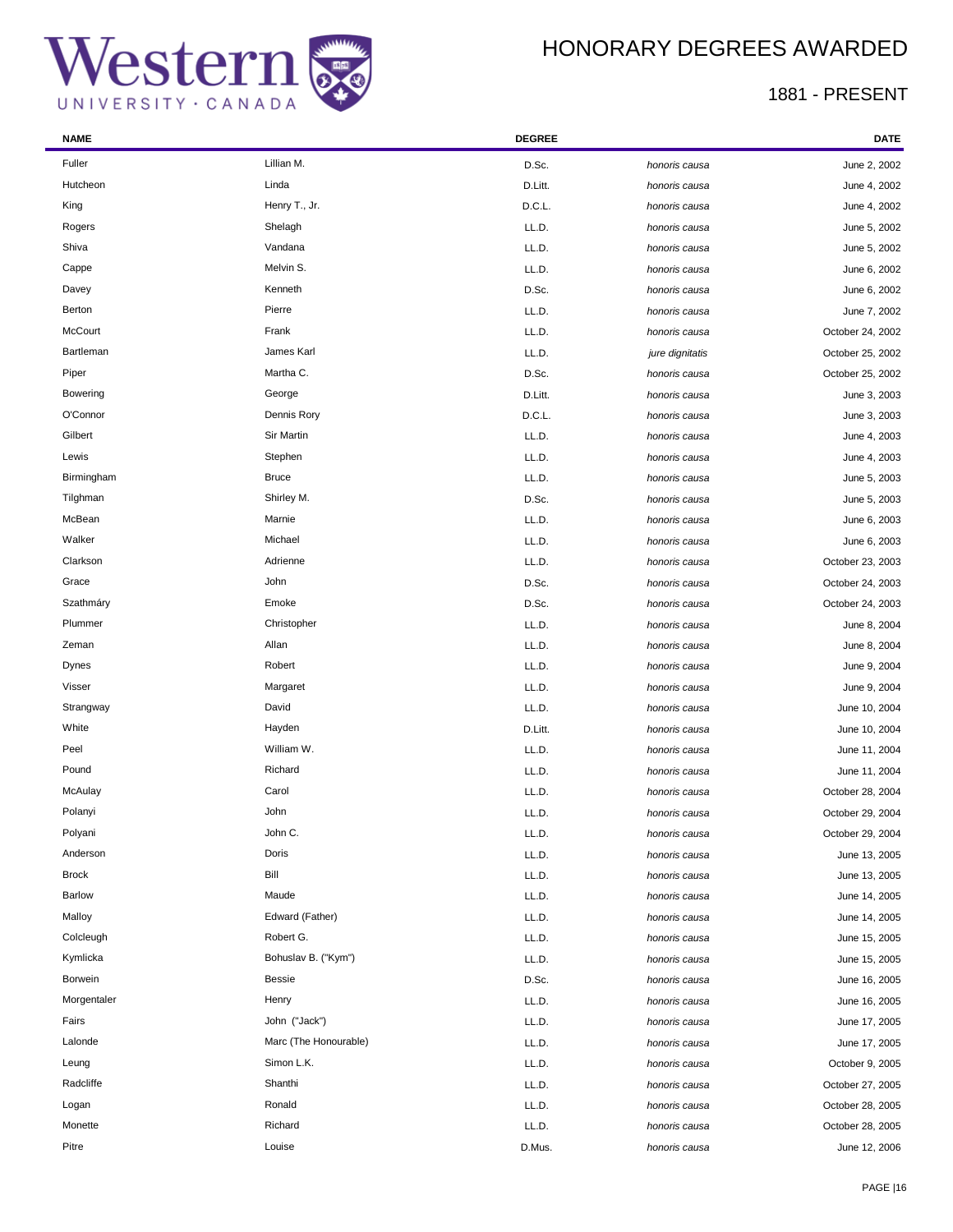## HONORARY DEGREES AWARDED

| <b>NAME</b>     |                          | <b>DEGREE</b> |                 | DATE             |
|-----------------|--------------------------|---------------|-----------------|------------------|
| Russell         | Earl                     | D.Sc.         | honoris causa   | June 12, 2006    |
| Mehta           | Deepa                    | LL.D.         | honoris causa   | June 13, 2006    |
| Rybczynski      | Witold                   | LL.D.         | honoris causa   | June 13, 2006    |
| Erasmus         | George                   | LL.D.         | honoris causa   | June 14, 2006    |
| Smith           | <b>DONALD</b>            | LL.D.         | honoris causa   | June 14, 2006    |
| <b>Bancroft</b> | Michael                  | D.Sc.         | honoris causa   | June 15, 2006    |
| Peterson        | David                    | LL.D.         | honoris causa   | June 15, 2006    |
| Benabid         | Alim-Louis               | D.Sc.         | honoris causa   | June 16, 2006    |
| Zeigler         | Earle                    | LL.D.         | honoris causa   | June 16, 2006    |
| Lepofsky        | David                    | LL.D.         | honoris causa   | October 19, 2006 |
| Bourguignon     | Francois                 | LL.D.         | honoris causa   | October 20, 2006 |
| Lacroix         | Robert                   | LL.D.         | honoris causa   | October 20, 2006 |
| Lee             | Chack-Fan                | LL.D.         | honoris causa   | November 5, 2006 |
| Kuhnlein        | Harriet                  | LL.D.         | honoris causa   | June 11, 2007    |
| McQueen         | Rod                      | LL.D.         | honoris causa   | June 11, 2007    |
| MacDonald       | Flora                    | LL.D.         | honoris causa   | June 12, 2007    |
| Rechnitzer      | Peter                    | LL.D.         | honoris causa   | June 12, 2007    |
| Johnson         | Donald K.                | LL.D.         | honoris causa   | June 13, 2007    |
| Scriver         | Charles                  | D.Sc.         | honoris causa   | June 13, 2007    |
| Kuerti          | Anton                    | D.Mus         | honoris causa   | June 14, 2007    |
| Stoicheff       | <b>Boris</b>             | D.Sc.         | honoris causa   | June 14, 2007    |
| Bourgeois       | Paulette                 | LL.D.         | honoris causa   | June 15, 2007    |
| Mulroney        | Brian (Right Honourable) | LL.D.         | honoris causa   | June 15, 2007    |
| Proulx          | M. Jean-Pierre           | LL.D.         | honoris causa   | August 10, 2007  |
| Suzuki          | David                    | D.Sc.         | honoris causa   | August 10, 2007  |
| Chu             | Ken                      | LL.D.         | honoris causa   | October 7, 2007  |
| Stiller         | Calvin R                 | D.Sc.         | honoris causa   | October 18, 2007 |
| Cardoso         | Fernando                 | LL.D.         | honoris causa   | October 19, 2007 |
| Obomsawin       | Alanis                   | LL.D.         | honoris causa   | October 19, 2007 |
| Meredith        | John                     | LL.D.         | honoris causa   | March 30, 2008   |
| Schulich        | Seymour                  | LL.D.         | honoris causa   | May 16, 2008     |
| Mansbridge      | Peter                    | LL.D.         | honoris causa   | June 9, 2008     |
| Polak           | Paul                     | D.Sc.         | honoris causa   | June 9, 2008     |
| Fowler          | Peter                    | D.Sc.         | honoris causa   | June 10, 2008    |
| McKenzie        | Angus                    | LL.D.         | honoris causa   | June 10, 2008    |
| Golden          | Anne                     | LL.D.         | honoris causa   | June 11, 2008    |
| Lansing         | Allen                    | D.Sc.         | honoris causa   | June 11, 2008    |
| Chisholm        | Malcolm                  | D.Sc.         | honoris causa   | June 12, 2008    |
| Odjig           | Daphne                   | LL.D.         | honoris causa   | June 12, 2008    |
| Simms           | Glenda                   | LL.D.         | honoris causa   | June 13, 2008    |
| Williams        | Sir David                | DCL           | honoris causa   | June 13, 2008    |
| Chretien        | Jean                     | LL.D.         | honoris causa   | October 23, 2008 |
| Onley           | David C                  | LL.D.         | jure dignitatis | October 24, 2008 |
| Li              | Victor (Tzar-Kuoi)       | LL.D.         | honoris causa   | May 24, 2009     |
| Romanow         | Roy                      | LL.D.         | honoris causa   | June 8, 2009     |
| Dunn            | Wesley                   | LL.D.         | honoris causa   | June 9, 2009     |
| Rotman          | Joseph                   | LL.D.         | honoris causa   | June 9, 2009     |
| Watt-Cloutier   | Sheila                   | LL.D.         | honoris causa   | June 9, 2009     |
|                 |                          |               |                 |                  |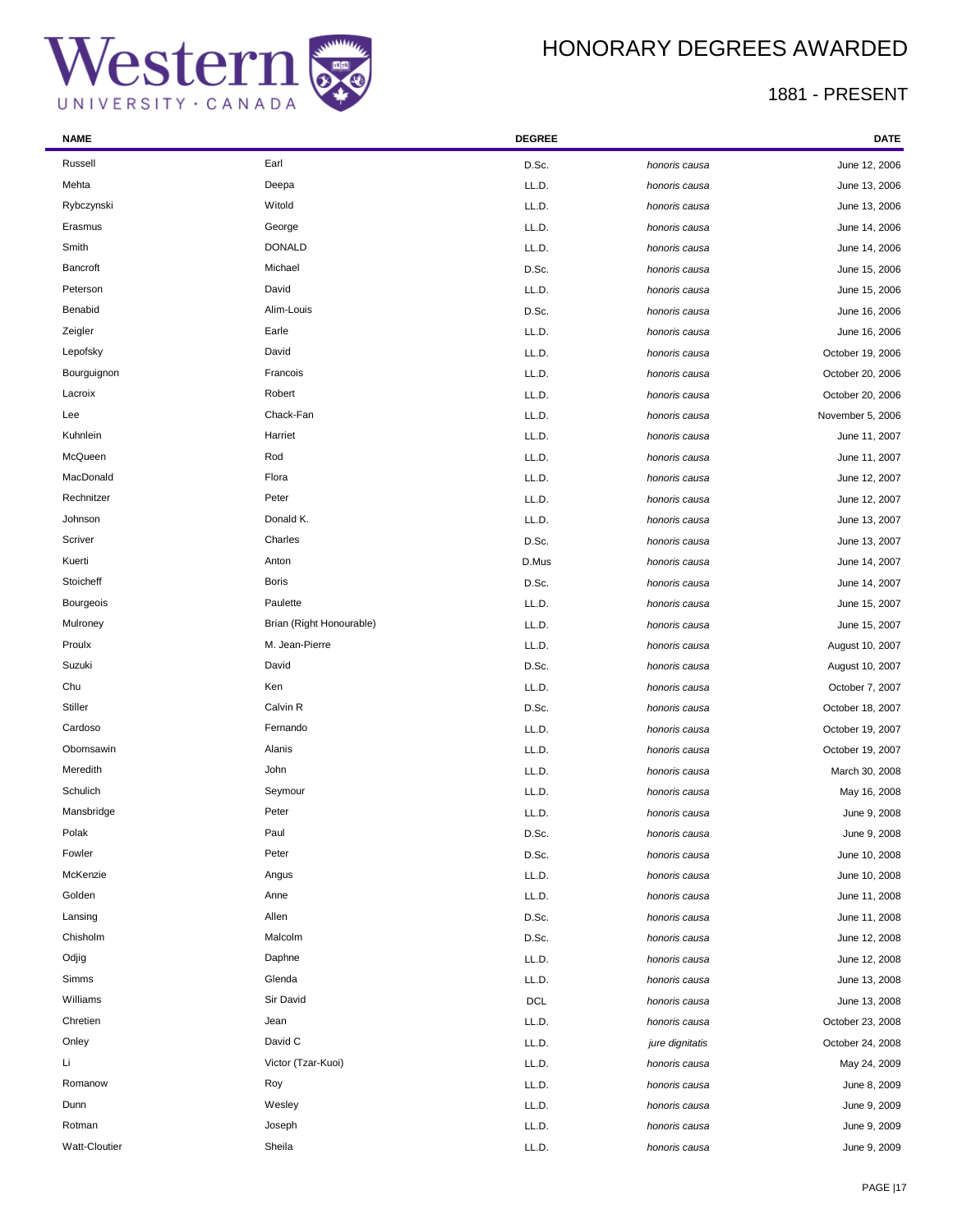## HONORARY DEGREES AWARDED

| <b>NAME</b>    |              | <b>DEGREE</b> |               | DATE             |
|----------------|--------------|---------------|---------------|------------------|
| Rourke         | James        | LL.D.         | honoris causa | June 10, 2009    |
| Sainte Marie   | <b>Buffy</b> | D.Mus.        | honoris causa | June 10, 2009    |
| Corkum         | Paul         | D.Sc.         | honoris causa | June 11, 2009    |
| Williams       | Catherine    | LL.D.         | honoris causa | June 11, 2009    |
| Ernst          | Roy          | LL.D.         | honoris causa | June 12, 2009    |
| lacobucci      | Frank        | <b>DCL</b>    | honoris causa | June 12, 2009    |
| Mayer          | Uri Mayer    | D.Mus.        | honoris causa | October 22, 2009 |
| Rorabeck       | Cecil        | D.Sc.         | honoris causa | October 23, 2009 |
| Storch         | Janet        | LL.D.         | honoris causa | June 14, 2010    |
| Thompson       | Paul         | D. Litt       | honoris causa | June 14, 2010    |
| Fontaine       | Phil         | LL.D.         | honoris causa | June 15, 2010    |
| Gutman         | Gloria       | LL.D.         | honoris causa | June 15, 2010    |
| Gast           | Alice        | D.Sc.         | honoris causa | June 16, 2010    |
| Nutt           | Samantha     | LL.D.         | honoris causa | June 16, 2010    |
| <b>Bigelow</b> | Jane         | LL.D.         | honoris causa | June 17, 2010    |
| Silcox         | James        | LL.D.         | honoris causa | June 17, 2010    |
| Kuhlmann       | Arkadi       | LL.D.         | honoris causa | June 18, 2010    |
| Martin         | Paul         | LL.D.         | honoris causa | June 18, 2010    |
| Morrissette    | Pierre       | LL.D.         | honoris causa | August 27, 2010  |
| Davenport      | Paul         | LL.D.         | honoris causa | October 28, 2010 |
| Hockin         | Thomas       | LL.D.         | honoris causa | October 29, 2010 |
| MacLeish       | Marlene      | LL.D.         | honoris causa | October 29, 2010 |
| Ng             | Wilfred      | LL.D.         | honoris causa | May 22, 2011     |
| Newman         | Kevin        | LL.D.         | honoris causa | June 13, 2011    |
| White          | Mary Anne    | D.Sc          | honoris causa | June 13, 2011    |
| Baran          | Mitchell     | LL.D.         | honoris causa | June 14, 2011    |
| Kielburger     | Craig        | LL.D.         | honoris causa | June 14, 2011    |
| Kielburger     | Marc         | LL.D.         | honoris causa | June 14, 2011    |
| Mathur         | Mohan        | D.Sc.         | honoris causa | June 15, 2011    |
| Winkler        | Warren       | LL.D.         | honoris causa | June 15, 2011    |
| Naylor         | David        | LL.D.         | honoris causa | June 16, 2011    |
| Stymiest       | Barbara      | LL.D.         | honoris causa | June 16, 2011    |
| Calhoun        | Ronald       | LL.D.         | honoris causa | June 17, 2011    |
| Wolfe          | Bernard      | D.Sc.         | honoris causa | June 17, 2011    |
| Hayden         | Frank        | LL.D.         | honoris causa | October 27, 2011 |
| Hofstetter     | Mary         | LL.D.         | honoris causa | October 27, 2011 |
| Hiscox         | Heather      | LL.D.         | honoris causa | October 28, 2011 |
| Schweitzer     | John         | LL.D.         | honoris causa | October 28, 2011 |
| Watsa          | Prem         | LL.D.         | honoris causa | April 4, 2012    |
| Noseworthy     | John         | D.Sc.         | honoris causa | May 18, 2012     |
| Cheh           | John         | LL.D.         | honoris causa | May 27, 2012     |
| Hill           | Paul         | LL.D.         | honoris causa | June 12, 2012    |
| MacMillan      | Margaret     | LL.D.         | honoris causa | June 12, 2012    |
| Manley         | John         | LL.D.         | honoris causa | June 13, 2012    |
| Stokey         | Nancy        | LL.D.         | honoris causa | June 13, 2012    |
| Carty          | Arthur       | D.Sc.         | honoris causa | June 14, 2012    |
| Pless          | Ivan         | D.Sc.         | honoris causa | June 14, 2012    |
| Backhouse      | Constance    | LL.D.         | honoris causa | June 15, 2012    |
|                |              |               |               |                  |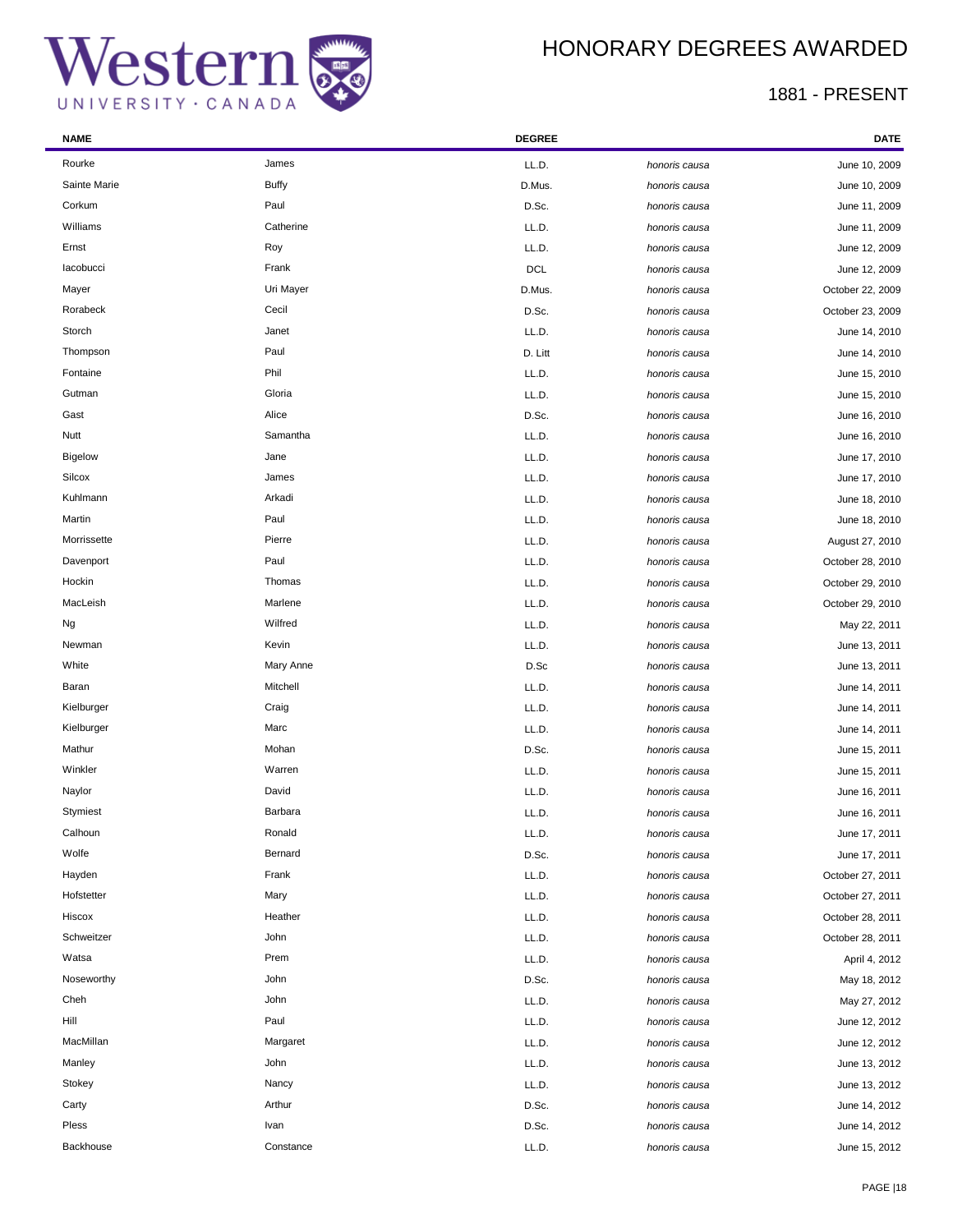



| <b>NAME</b>    |                      | <b>DEGREE</b> |               | DATE             |
|----------------|----------------------|---------------|---------------|------------------|
| <b>Binnie</b>  | lan                  | LL.D.         | honoris causa | June 15, 2012    |
| Chelladurai    | P. (Chella)          | LL.D.         | honoris causa | June 18, 2012    |
| Francolini     | Joan                 | LL.D.         | honoris causa | June 18, 2012    |
| Barfoot        | Joan                 | D.Litt        | honoris causa | June 19, 2012    |
| Cope           | George               | LL.D.         | honoris causa | June 19, 2012    |
| Abuelaish      | Izzeldin             | LL.D.         | honoris causa | June 20, 2012    |
| Patchell-Evans | David                | LL.D.         | honoris causa | June 20, 2012    |
| Labatt         | Arthur               | LL.D.         | honoris causa | October 25, 2012 |
| Labatt         | Sonia                | LL.D.         | honoris causa | October 25, 2012 |
| McLachlin      | Beverley             | <b>DCL</b>    | honoris causa | October 26, 2012 |
| Pieczonka      | Adrianne             | D.Mus.        | honoris causa | October 26, 2012 |
| Ihnatowycz     | lan                  | LL.D.         | honoris causa | April 8, 2013    |
| Martin         | Joseph               | D.Sc.         | honoris causa | May 17, 2013     |
| Tsui           | Lap-Chee             | D.Sc.         | honoris causa | May 26, 2013     |
| Blair          | Cherie               | LL.D.         | honoris causa | June 11, 2013    |
| Ritchie        | Margo                | LL.D.         | honoris causa | June 11, 2013    |
| Gotlieb        | Allan                | LL.D.         | honoris causa | June 12, 2013    |
| Janes          | Robert               | LL.D.         | honoris causa | June 12, 2013    |
| Lala           | Peeyush              | D.Sc.         | honoris causa | June 13, 2013    |
| Salomaa        | Arto                 | D.Sc.         | honoris causa | June 13, 2013    |
| McDonald       | Bob                  | LL.D.         | honoris causa | June 14, 2013    |
| Samarasekera   | Indira               | LL.D.         | honoris causa | June 14, 2013    |
| Donoghue       | Emma                 | D.Litt        | honoris causa | June 17, 2013    |
| <b>Ivey</b>    | Richard W.           | LL.D.         | honoris causa | June 17, 2013    |
| Clark          | Edmund               | LL.D.         | honoris causa | June 18, 2013    |
| Laumann        | Silken               | LL.D.         | honoris causa | June 18, 2013    |
| Hebert         | Chantal              | LL.D.         | honoris causa | June 19, 2013    |
| Trudeau        | Margaret             | LL.D.         | honoris causa | June 19, 2013    |
| <b>Beatty</b>  | Perin                | LL.D.         | honoris causa | October 31, 2013 |
| Meighen        | Kelly                | LL.D.         | honoris causa | October 31, 2013 |
| Meighen        | Michael              | LL.D.         | honoris causa | October 31, 2013 |
| Arsenault      | Adrienne             | LL.D.         | honoris causa | November 1, 2013 |
| Feasby         | Thomas               | D.Sc.         | honoris causa | November 1, 2013 |
| Van Dyk        | Jacob                | D.Sc.         | honoris causa | May 16, 2014     |
| Yau            | Cecilia              | LL.D.         | honoris causa | May 25, 2014     |
| Barton         | Dominic              | LL.D.         | honoris causa | June 6, 2014     |
| Fraser         | Sheila               | LL.D.         | honoris causa | June 10, 2014    |
| Chrominska     | Sylvia               | LL.D.         | honoris causa | June 11, 2014    |
| Zwiers         | Francis              | D.Sc.         | honoris causa | June 11, 2014    |
| King           | Sir David            | D.Sc.         | honoris causa | June 12, 2014    |
| Langer         | Robert               | D.Sc.         | honoris causa | June 12, 2014    |
| Hunt           | Lord Julian          | D.Sc.         | honoris causa | June 13, 2014    |
| Mercer         | Rick                 | LL.D.         | honoris causa | June 13, 2014    |
| Adair          | Madam Justice Elaine | <b>DCL</b>    | honoris causa | June 16, 2014    |
| Allaster       | Stacey               | LL.D.         | honoris causa | June 16, 2014    |
| Barney         | Robert K             | LL.D.         | honoris causa | June 17, 2014    |
| Stevens        | Glenn                | LL.D.         | honoris causa | June 17, 2014    |
| Pearson        | Glen                 | LL.D.         | honoris causa | June 18, 2014    |
|                |                      |               |               |                  |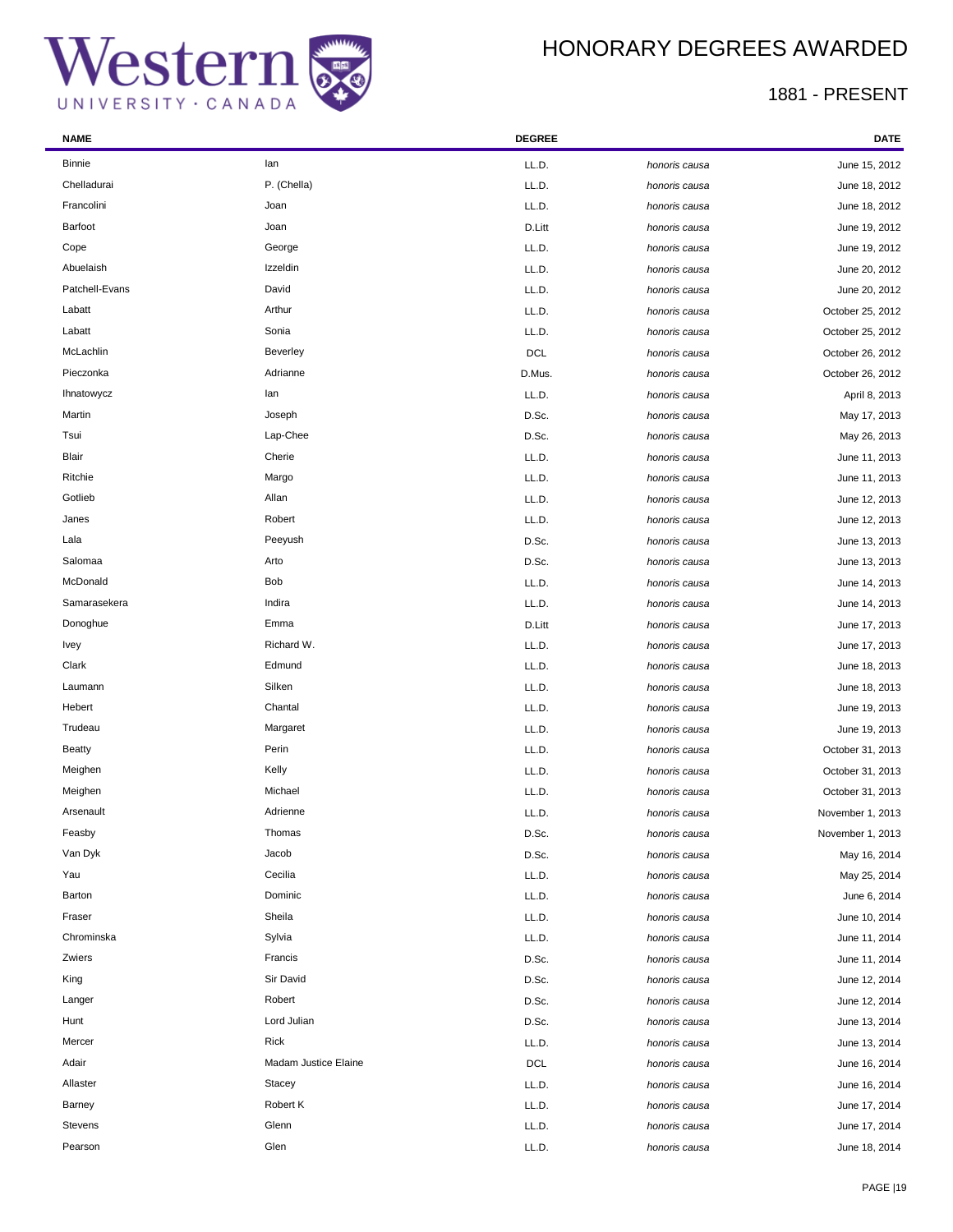



 $\overline{\phantom{a}}$ 

| <b>NAME</b>       |                 | <b>DEGREE</b> |                 | <b>DATE</b>      |
|-------------------|-----------------|---------------|-----------------|------------------|
| Zahn              | Catherine       | LL.D.         | honoris causa   | June 18, 2014    |
| Abella            | Irving          | LL.D.         | honoris causa   | October 23, 2014 |
| Munroe-Blum       | Heather         | LL.D.         | honoris causa   | October 23, 2014 |
| d'Aquino          | Thomas          | LL.D.         | honoris causa   | October 24, 2014 |
| Urquhart          | Jane            | D.Litt        | honoris causa   | October 24, 2014 |
| <b>Byrne</b>      | Ed              | D.Sc.         | honoris causa   | May 15, 2015     |
| Cua               | Simon           | LL.D.         | honoris causa   | May 31, 2015     |
| Silk              | Al              | LL.D.         | honoris causa   | June 5, 2015     |
| Dowdeswell        | Elizabeth       | LL.D.         | jure dignitatis | June 9, 2015     |
| Goodchild         | Michael         | D.Sc.         | honoris causa   | June 9, 2015     |
| Kaufman           | Donna           | LL.D.         | honoris causa   | June 10, 2015    |
| Mulroney          | David           | LL.D.         | honoris causa   | June 10, 2015    |
| Birgeneau         | Robert          | LLD           | honoris causa   | June 11, 2015    |
| Moore             | Keith           | D.Sc.         | honoris causa   | June 11, 2015    |
| Lassonde          | Pierre          | LL.D.         | honoris causa   | June 12, 2015    |
| Patterson         | <b>Bonnie</b>   | LL.D.         | honoris causa   | June 12, 2015    |
| Carriere          | Bert            | D.Mus.        | honoris causa   | June 15, 2015    |
| Sen               | Amartya         | LL.D.         | honoris causa   | June 15, 2015    |
| Corkum Cornhill   | David           | LL.D.         | honoris causa   | June 16, 2015    |
| Jackson           | Roger           | LL.D.         | honoris causa   | June 16, 2015    |
| Erola             | Judy            | LL.D.         | honoris causa   | June 17, 2015    |
| Sugiyama          | Connie          | LL.D.         | honoris causa   | June 17, 2015    |
| Krebs             | Lord John       | D.Sc.         | honoris causa   | October 22, 2015 |
| Jamieson          | Rebecca         | LL.D.         | honoris causa   | October 23, 2015 |
| Prichard          | J. Robert S.    | LL.D.         | honoris causa   | October 23, 2015 |
| Merskey           | Harold          | D.Sc.         | honoris causa   | May 13, 2016     |
| Yeung             | Yue-Man         | LL.D.         | honoris causa   | May 29, 2016     |
| Love              | Jon             | LL.D.         | honoris causa   | June 10, 2016    |
| McDougall         | Don             | LL.D.         | honoris causa   | June 14, 2016    |
| Stein             | Janice Gross    | LL.D.         | honoris causa   | June 14, 2016    |
| Lynch             | Kevin           | LL.D.         | honoris causa   | June 15, 2016    |
| Thompson          | Mary            | LL.D.         | honoris causa   | June 15, 2016    |
| Atkinson          | Stephanie       | D.Sc.         | honoris causa   | June 16, 2016    |
| <b>Burley</b>     | Stephen         | D.Sc.         | honoris causa   | June 16, 2016    |
| Rowe              | Kerry           | D.Sc.         | honoris causa   | June 17, 2016    |
| Afshin-Jam MacKay | Nazanin         | LL.D.         | honoris causa   | June 20, 2016    |
| <b>Bessette</b>   | Louise          | D.Mus.        | honoris causa   | June 20, 2016    |
| Howman            | David           | LL.D.         | honoris causa   | June 21, 2016    |
| Stephenson        | Carol           | LL.D.         | honoris causa   | June 21, 2016    |
| Blackstock        | Cindy           | LL.D.         | honoris causa   | June 22, 2016    |
| Fridman           | Gerald          | <b>DCL</b>    | honoris causa   | June 22, 2016    |
| Nolke             | Sabine          | LL.D.         | honoris causa   | October 27, 2016 |
| Ricks             | Sir Christopher | D.Litt.       | honoris causa   | October 27, 2016 |
| Hasenfratz        | Frank           | LL.D.         | honoris causa   | October 28, 2016 |
| Laidler           | David           | LL.D.         | honoris causa   | October 28, 2016 |
| Parkin            | Michael         | LL.D.         | honoris causa   | October 28, 2016 |
| Mugyenyi          | Peter           | D.Sc.         | honoris causa   | May 12, 2017     |
| McCain            | Michael         | LL.D.         | honoris causa   | June 9, 2017     |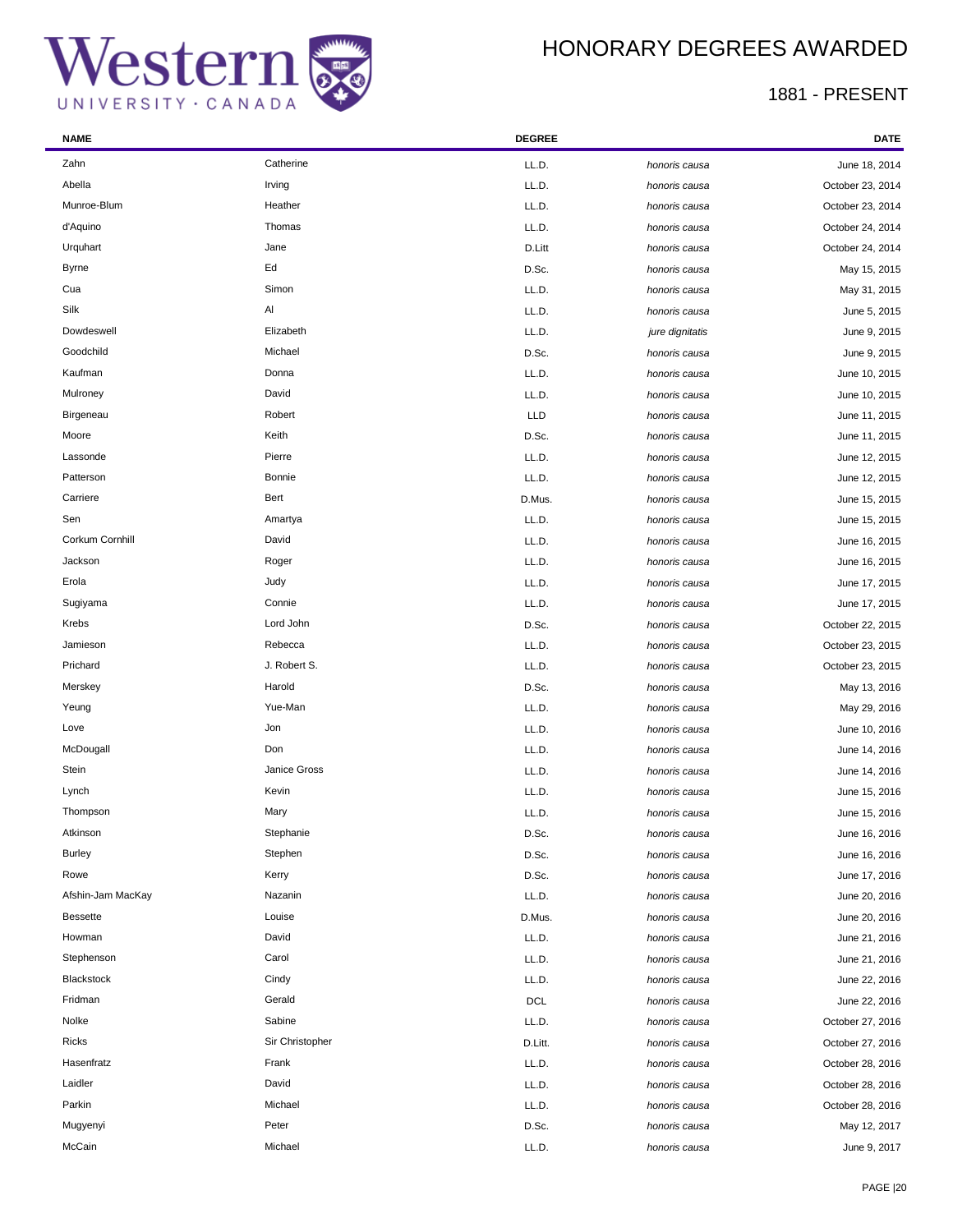## HONORARY DEGREES AWARDED

| <b>NAME</b>    |                | <b>DEGREE</b> |               | DATE             |
|----------------|----------------|---------------|---------------|------------------|
| Greenaway      | Sir David      | LL.D.         | honoris causa | June 13, 2017    |
| White-Eye      | Leslee         | LL.D.         | honoris causa | June 13, 2017    |
| Off            | Carol          | LL.D.         | honoris causa | June 14, 2017    |
| Smol           | John           | D.Sc.         | honoris causa | June 14, 2017    |
| Alper          | Howard         | D.Sc.         | honoris causa | June 15, 2017    |
| Treurnicht     | <b>Ilse</b>    | D.Sc.         | honoris causa | June 15, 2017    |
| Kirby          | Michael        | LL.D.         | honoris causa | June 16, 2017    |
| Sedra          | Adel           | D.Sc.         | honoris causa | June 16, 2017    |
| Hill           | Lawrence       | D.Litt        | honoris causa | June 19, 2017    |
| Simon          | Mary           | LL.D.         | honoris causa | June 19, 2017    |
| MacKinnon      | Janice         | LL.D.         | honoris causa | June 20, 2017    |
| Orr            | Jeffrey        | LL.D.         | honoris causa | June 20, 2017    |
| Johnston       | Sharon         | LL.D.         | honoris causa | June 21, 2017    |
| Wilson         | Marie          | LL.D.         | honoris causa | June 21, 2017    |
| Charpentier    | Emmanuelle     | D.Sc          | honoris causa | October 25, 2017 |
| Lazaridis      | Michael        | LL.D.         | honoris causa | October 25, 2017 |
| Patry          | Gilles         | LL.D.         | honoris causa | October 26, 2017 |
| Seewald        | Richard        | D.Sc.         | honoris causa | October 26, 2017 |
| Brennan        | Finola         | LL.D.         | honoris causa | October 27, 2017 |
| Southern       | Nancy          | LL.D.         | honoris causa | October 27, 2017 |
| Goodall        | Jane           | D.Sc.         | honoris causa | April 25, 2018   |
| <b>Buchan</b>  | Alastair       | D.Sc.         | honoris causa | May 11, 2018     |
| Troost         | William (Bill) | LL.D.         | honoris causa | June 8, 2018     |
| Spriet         | Andrew (Andy)  | LL.D.         | honoris causa | June 12, 2018    |
| Spriet         | Helen          | LL.D.         | honoris causa | June 12, 2018    |
| Triggs         | Donals         | LL.D.         | honoris causa | June 12, 2018    |
| <b>Beattie</b> | Geoff          | LL.D.         | honoris causa | June 13, 2018    |
| Hebert         | Paul           | D.Sc.         | honoris causa | June 13, 2018    |
| Kelton         | John           | D.Sc.         | honoris causa | June 14, 2018    |
| Scherer        | Stephen        | D.Sc.         | honoris causa | June 14, 2018    |
| Klawe          | Maria          | D.Sc          | honoris causa | June 15, 2018    |
| Leavey         | Jo-Anne        | LL.D.         | honoris causa | June 15, 2018    |
| Cimolino       | Antoni         | LL.D.         | honoris causa | June 18, 2018    |
| Lindros        | Eric           | LL.D.         | honoris causa | June 18, 2018    |
| Aufreiter      | Nora           | LL.D.         | honoris causa | June 19, 2018    |
| Meakins        | Jonathan       | D.Sc.         | honoris causa | June 19, 2018    |
| Mohamed        | Farah          | LL.D.         | honoris causa | June 20, 2018    |
| Shore          | David          | LL.D.         | honoris causa | June 20, 2018    |
| Herbert        | Carol          | D.Sc.         | honoris causa | October 24, 2018 |
| Temerty        | James          | LL.D.         | honoris causa | October 24, 2018 |
| Temerty        | Louise         | LL.D.         | honoris causa | October 24, 2018 |
| <b>Bailey</b>  | Cameron        | LL.D.         | honoris causa | October 25, 2018 |
| Fischer        | Charlotte      | D.Sc.         | honoris causa | October 25, 2018 |
| Dan            | Aubrey         | LL.D.         | honoris causa | October 26, 2018 |
| Ivey           | Rosamond       | LL.D.         | honoris causa | October 26, 2018 |
| Dzau           | Victor J.      | D.Sc.         | honoris causa | May 17, 2019     |
| McKay          | David          | LL.D.         | honoris causa | June 7, 2019     |
| MacDonnell     | Maggie         | LL.D.         | honoris causa | June 10, 2019    |
|                |                |               |               |                  |